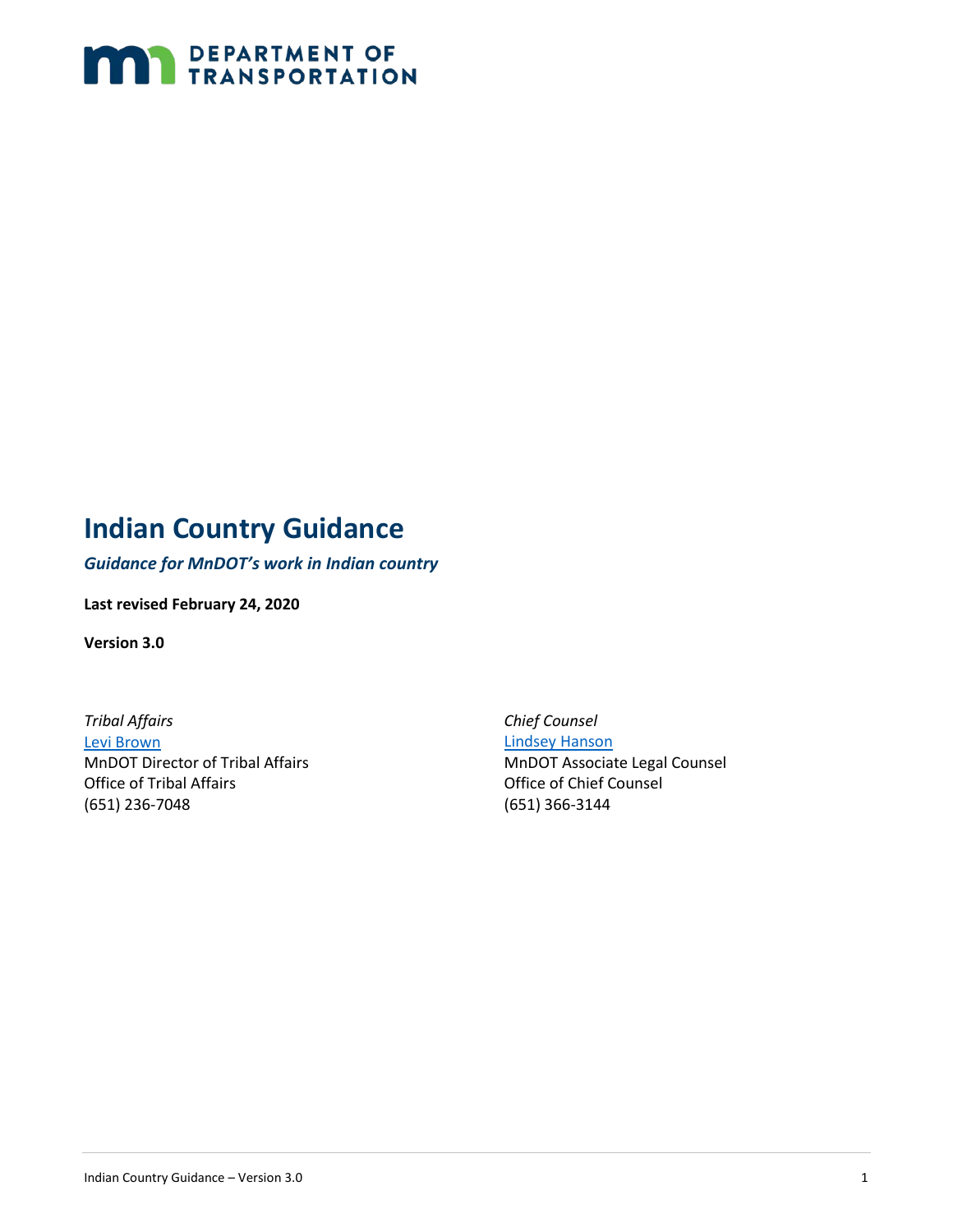#### Table of Contents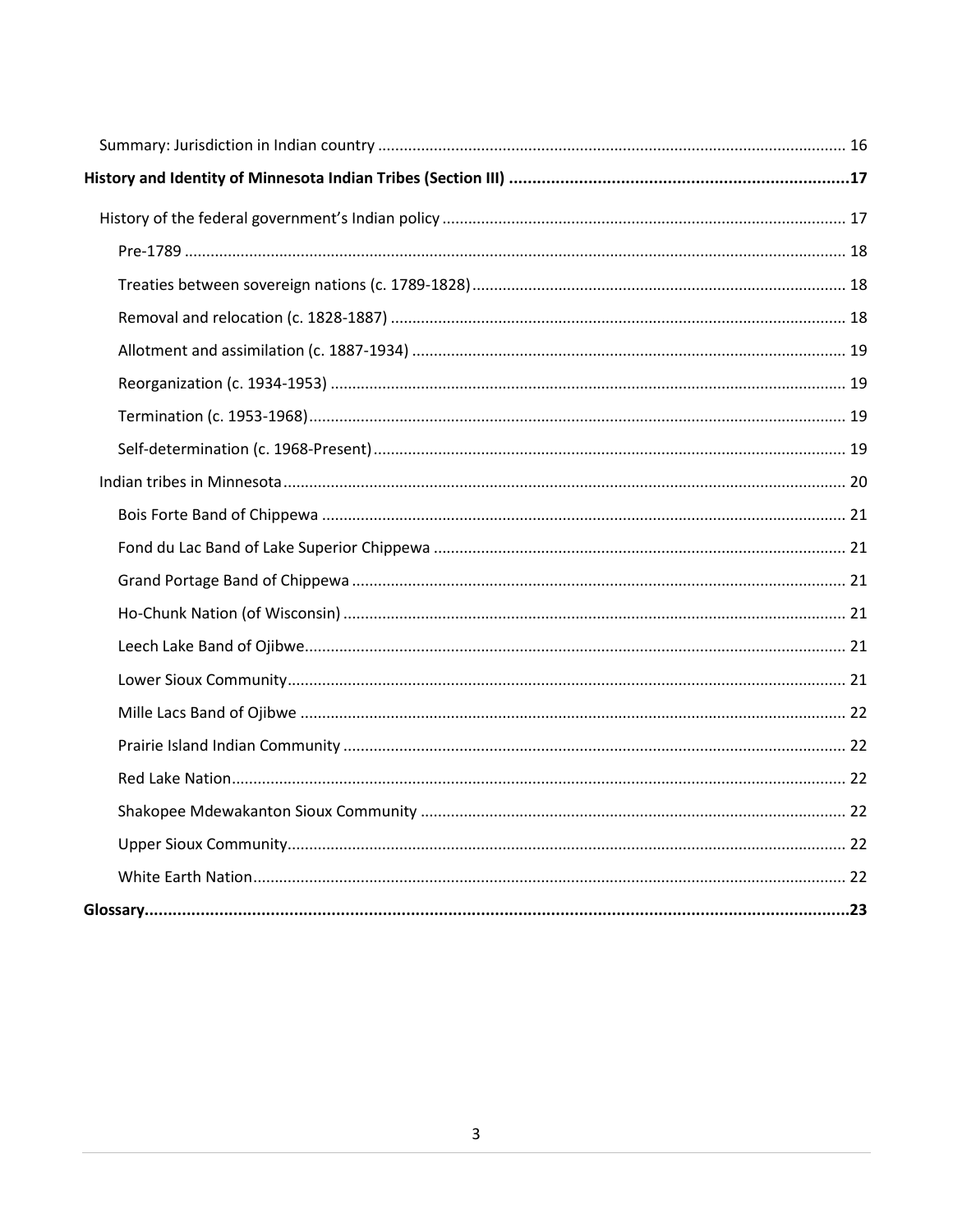## <span id="page-3-0"></span>**Introduction**

This guidance is a resource for MnDOT employees whose work responsibilities involve actual or potential actions that may affect tribes or tribal interests. This document offers technical guidance and information to MnDOT staff on MnDOT policy, procedures, and requirements for work that impacts Indian country. The purpose of this manual is to ensure that MnDOT employees conduct their work in a consistent and uniform manner that follows [MnDOT's Tribal Nations policy.](http://www.dot.state.mn.us/policy/admin/ad005.html)

This guidance document is divided into four sections: 1) Technical Guidance, 2) Jurisdiction in Indian country, 3) History and Identity of Minnesota Indian Tribes, and 4) Glossary.

| <b>Technical Guidance</b>                                                                                                                                                                                                                                                                                                                                                 | <b>Jurisdiction in Indian Country</b>                                                                                                                                                                                                                                   | <b>History and Identity of Minnesota</b><br><b>Indian Tribes</b>                                                                                                                                                                       |
|---------------------------------------------------------------------------------------------------------------------------------------------------------------------------------------------------------------------------------------------------------------------------------------------------------------------------------------------------------------------------|-------------------------------------------------------------------------------------------------------------------------------------------------------------------------------------------------------------------------------------------------------------------------|----------------------------------------------------------------------------------------------------------------------------------------------------------------------------------------------------------------------------------------|
| The Technical section provides<br>guidance for day-to-day work<br>impacting Indian country,<br>information on how to coordinate<br>with tribes, and contacts and<br>resources to help with questions.<br>If the document doesn't provide<br>guidance in a particular area,<br>contact MnDOT's Director of Tribal<br>Affairs or Office of Chief Counsel<br>for assistance. | This section provides background<br>information about jurisdiction in<br>Indian country (i.e., which<br>government entities have the<br>power to make and enforce law in<br>Indian country). This section also<br>covers terms for land ownership in<br>Indian country. | This section covers the following<br>topics: the history of the federal<br>government's Indian policy; Indian<br>Tribes in Minnesota; State of<br>Minnesota and MnDOT policies,<br>trainings, and coordination efforts<br>with tribes. |

We encourage you to review the History and Identity of Minnesota Indian Tribes section as it provides context to the Technical and Jurisdiction Guidance sections.

Note that this guidance document uses the term "Indian" rather than "Native American." "Indian" is generally the term used in the law. Use of the term "Indian" is also common on Minnesota's reservations. Generally, you can feel comfortable using either the term "Indian," "American Indian," or "Native American." If an individual expresses a preference for one term over the other, you should respect that preference.

# <span id="page-3-1"></span>**Technical Guidance (Section I)**

The information in this section is technical in nature and reflects specific policy decisions made by MnDOT's leadership. Technical guidance may change over time and new information will be added as it becomes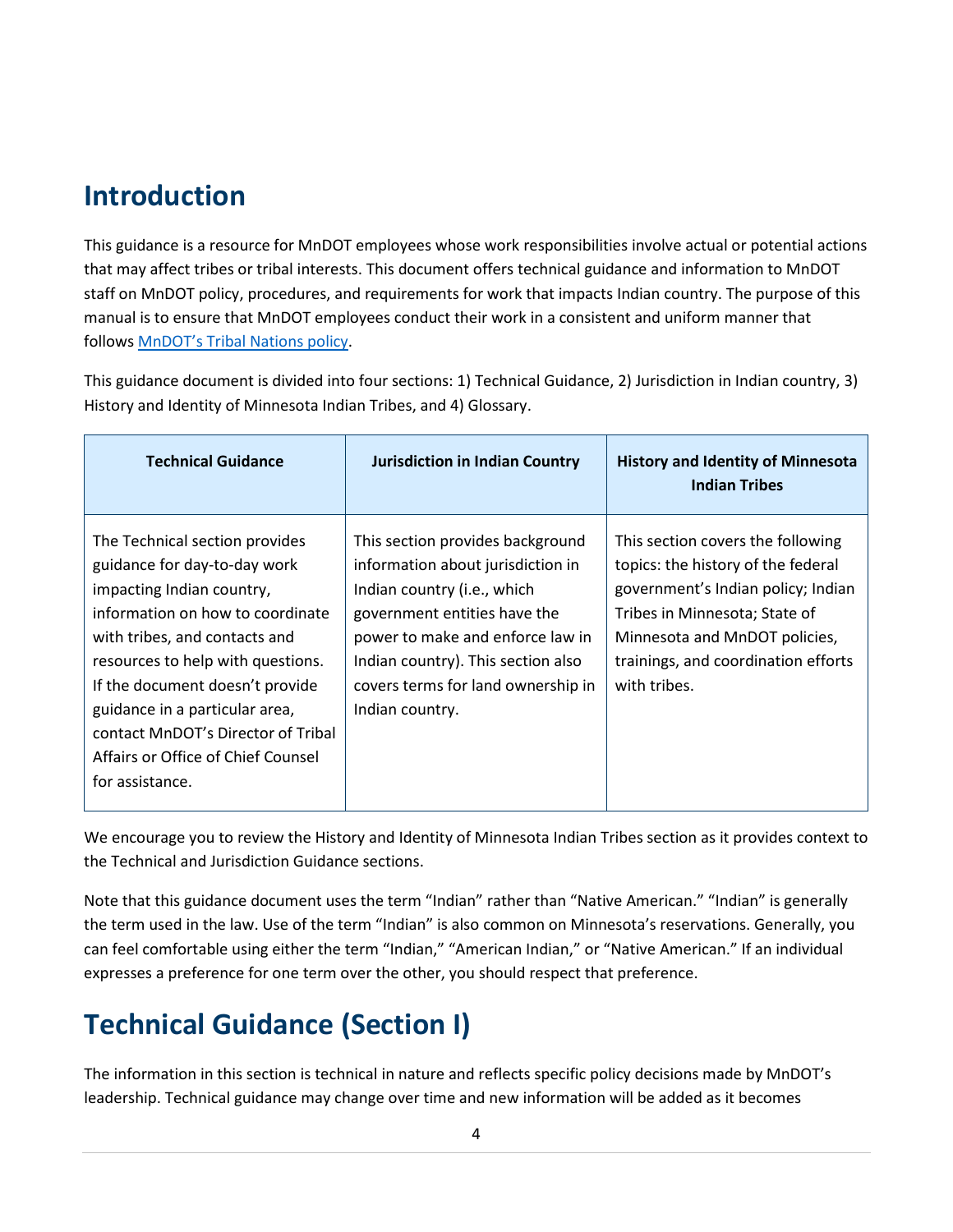available. Please refer to the [Contacts and Resources](#page-8-0) section of this document for any unanswered questions and/or further specifics.

### <span id="page-4-0"></span>**Maps**

### <span id="page-4-1"></span>**How do I know when I'm working in Indian country?**

MnDOT has a tri-party map that can show you where reservation boundaries and some off-reservation tribal trust land is located. The map is a planning level document. It is not a substitute for title work.

The map does *not* show off-reservation restricted allotments or allotted trust land even though this type of land is Indian country. This is the data set that we have available right now, but if you become aware that you are working on an off-reservation restricted allotment or allotted trust land you are in Indian country and you should contact MnDOT's Director of Tribal Affairs and Office of Chief Counsel with any questions.

### <span id="page-4-2"></span>**Which map do I use?**

You can use MnDOT's [map on iHUB,](http://ihub/tribal-lands/background.html) but it is also okay to use other maps to get information. Remember that a map is never a substitute for title work; the only way to know for sure what type of land you are looking at is to do title work. MnDOT's Office of Land Management does title work for MnDOT.

### <span id="page-4-3"></span>**How do I know for certain that land is tribal land?**

Only title work tell you for sure how land is owned. MnDOT's Office of Land Management does title work for MnDOT. Be aware that different laws define "tribal lands" differently for different purposes; some laws may use words such "Indian country" or "Indian lands" rather than the word "tribal lands."

### <span id="page-4-4"></span>**Which boundaries (federal, state, tribal) do I use?**

There are very few differences between the federal, state, and tribal boundaries; most of the differences are a result of minor mismatching mapping data. With the exception of White Earth, there are no substantial differences between the three sets of boundaries. The largest of all the boundaries is used for purposes of coordinating with the tribe. If you have a question about which boundaries to use for a particular purpose please ask MnDOT's Director of Tribal Affairs and Office of Chief Counsel.

### <span id="page-4-5"></span>**Permits**

### <span id="page-4-6"></span>**When should outdoor advertising permits be issued in Indian country?**

Use the table below to help determine if a permit may or may not be issued.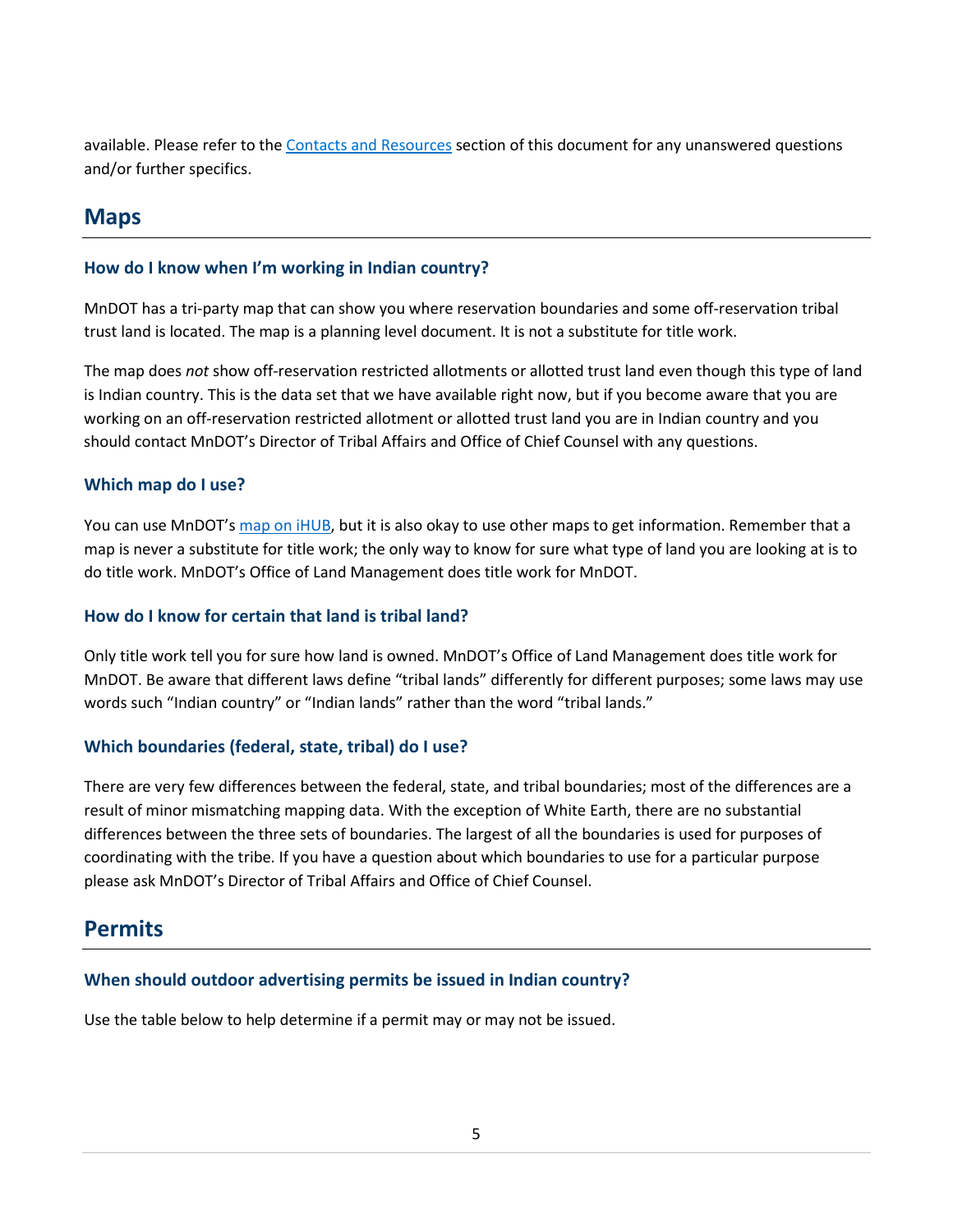| <b>Type of Land</b>                                                     | <b>Description of Land</b>                                                                                                                                                                    | What to do                                                                                                                    | How to locate this type of land                                         |
|-------------------------------------------------------------------------|-----------------------------------------------------------------------------------------------------------------------------------------------------------------------------------------------|-------------------------------------------------------------------------------------------------------------------------------|-------------------------------------------------------------------------|
| <b>Reservation</b>                                                      | Areas managed by tribal governments;<br>land that was "reserved" for a tribe<br>when other land was given away by<br>treaty.                                                                  | Do not issue outdoor<br>advertising permits                                                                                   | Use the map on iHUB.<br>Reservation                                     |
| <b>Tribal Trust</b><br>Land outside a<br>reservation                    | The federal government through the<br>Bureau of Indian Affairs holds title to<br>the land for the benefit of the tribe.                                                                       | Do not issue outdoor<br>advertising permits                                                                                   | Use the map on iHUB.<br><b>Trust</b>                                    |
| Fee land<br>owned by a<br>tribe outside a<br>reservation                | Land can be freely sold and transferred.<br>The federal government is not involved.<br>This is the most common type of land<br>ownership in the United States.                                | Issue outdoor<br>advertising permits                                                                                          | Does not appear on iHUB map.<br>Location would require title<br>search. |
| <b>Tribal</b><br><b>Restricted Fee</b><br>Land outside a<br>reservation | Tribe owns the land, but the federal<br>government places certain restrictions<br>on the land (restrictions against<br>alienation and encumbrance - sale,<br>easements, etc.).                | Do not issue outdoor<br>advertising permit.<br><b>Contact Director of</b><br>Tribal Affairs and/or<br>Office of Chief Counsel | Does not appear on iHUB map.<br>Location would require title<br>search. |
| <b>Restricted</b><br><b>Allotment</b><br>outside a<br>reservation       | An individual Indian owns the land, but<br>the federal government places certain<br>restrictions on the land (restrictions<br>against alienation and encumbrance -<br>sale, easements, etc.). | Do not issue outdoor<br>advertising permit.<br><b>Contact Tribal Liaison</b><br>and/or Office of Chief<br>Counsel             | Does not appear on iHUB map.<br>Location would require title<br>search. |
| <b>Allotted Trust</b><br>Land outside a<br>reservation                  | The federal government through the<br>Bureau of Indian Affairs holds title to<br>the land for the benefit of an individual<br>Indian.                                                         | Do not issue outdoor<br>advertising permit.<br>Contact Director of<br>Tribal Affairs and/or<br>Office of Chief Counsel        | Does not appear on iHUB map.<br>Location would require title<br>search. |

### <span id="page-5-0"></span>**When should event permits be issued in Indian country?**

| <b>Type of Land</b> | <b>Description of Land</b>                                                                                                   | What to do                                                                                                                                                     | How to locate this type of land     |
|---------------------|------------------------------------------------------------------------------------------------------------------------------|----------------------------------------------------------------------------------------------------------------------------------------------------------------|-------------------------------------|
| <b>Reservation</b>  | Areas managed by tribal governments;<br>land that was "reserved" for a tribe<br>when other land was given away by<br>treaty. | First coordinate with<br>tribe. Okay to issue<br>permit when requested<br>by tribe. Director of<br><b>Tribal Affairs if</b><br>coordination not<br>successful. | Use the map on iHUB.<br>Reservation |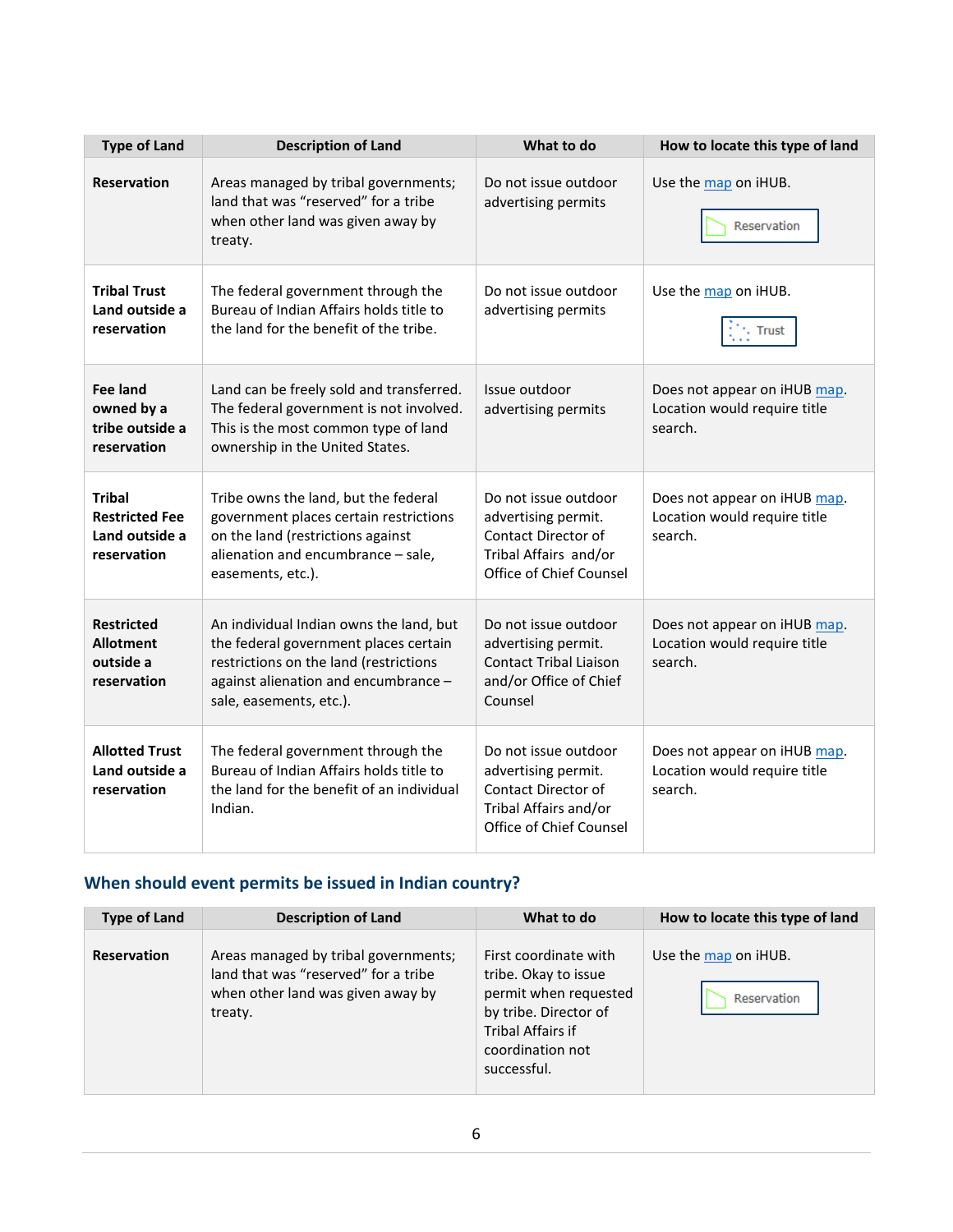| <b>Type of Land</b>                                                     | <b>Description of Land</b>                                                                                                                                                                    | What to do                                                                                                                                                      | How to locate this type of land                                         |
|-------------------------------------------------------------------------|-----------------------------------------------------------------------------------------------------------------------------------------------------------------------------------------------|-----------------------------------------------------------------------------------------------------------------------------------------------------------------|-------------------------------------------------------------------------|
| <b>Tribal Trust</b><br>Land outside a<br>reservation                    | The federal government through the<br>Bureau of Indian Affairs holds title to<br>the land for the benefit of the tribe.                                                                       | First coordinate with<br>tribe. Okay to issue<br>permit when requested<br>by tribe. Contact<br>Director of Tribal<br>Affairs if coordination<br>not successful. | Use the map on iHUB.<br><b>Trust</b>                                    |
| <b>Fee land</b><br>owned by a<br>tribe outside a<br>reservation         | Land can be freely sold and transferred.<br>The federal government is not involved.<br>This is the most common type of land<br>ownership in the United States.                                | Process permit using<br>normal procedures.                                                                                                                      | Does not appear on iHUB map.<br>Location would require title<br>search. |
| <b>Tribal</b><br><b>Restricted Fee</b><br>Land outside a<br>reservation | Tribe owns the land, but the federal<br>government places certain restrictions<br>on the land (restrictions against<br>alienation and encumbrance - sale,<br>easements, etc.).                | First coordinate with<br>tribe. Okay to issue<br>permit when requested<br>by tribe. Director of<br><b>Tribal Affairs if</b><br>coordination not<br>successful.  | Does not appear on iHUB map.<br>Location would require title<br>search. |
| <b>Restricted</b><br><b>Allotment</b><br>outside a<br>reservation       | An individual Indian owns the land, but<br>the federal government places certain<br>restrictions on the land (restrictions<br>against alienation and encumbrance -<br>sale, easements, etc.). | First coordinate with<br>tribe. Okay to issue<br>permit when requested<br>by tribe. Contact<br>Director of Tribal<br>Affairs if coordination<br>not successful. | Does not appear on iHUB map.<br>Location would require title<br>search. |
| <b>Allotted Trust</b><br>Land outside a<br>reservation                  | The federal government through the<br>Bureau of Indian Affairs holds title to<br>the land for the benefit of an individual<br>Indian.                                                         | First coordinate with<br>tribe. Okay to issue<br>permit when requested<br>by tribe. Contact<br>Director of Tribal<br>Affairs if coordination<br>not successful. | Does not appear on iHUB map.<br>Location would require title<br>search. |

### <span id="page-6-0"></span>**How does MnDOT handle the Junkyard Act in Indian country?**

Enforcement of the Junkyard Act is complex and dependent on particular facts and circumstances. If you encounter a Junkyard Act issue within reservation boundaries, on an off-reservation allotment, or on offreservation trust land, before taking any action to enforce the Junkyard Act contact MnDOT's Director of Tribal Affairs and Office of Chief Counsel.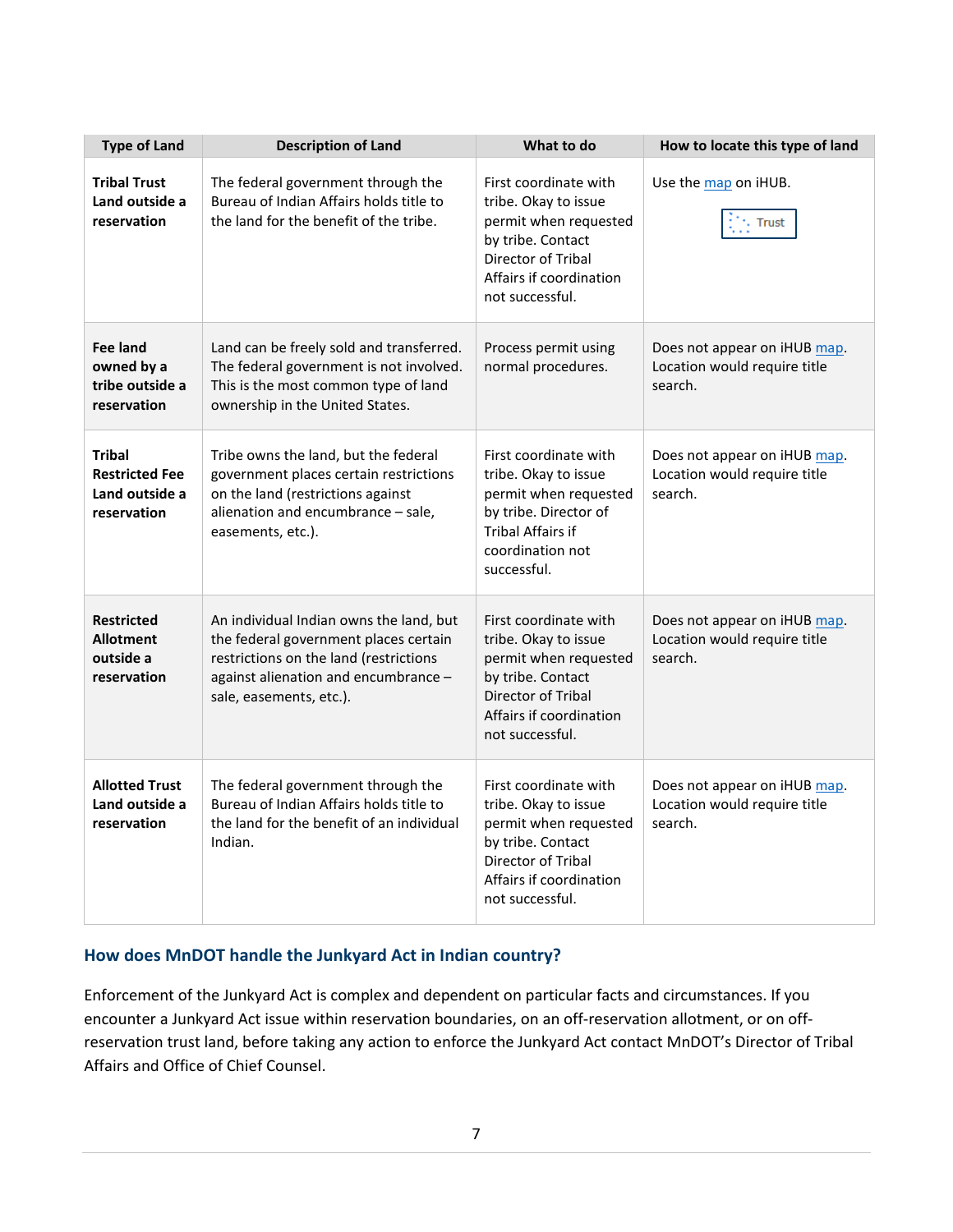### <span id="page-7-0"></span>**How does MnDOT handle campaign signage in the right-of-way in Indian country?**

Please coordinate with the tribe prior to the election cycle to discuss how campaign signage in the right-of-way will be handled. If coordination is unsuccessful please contact MnDOT's Director of Tribal Affairs.

### <span id="page-7-1"></span>**Working with the Tribes**

MnDOT employees are responsible for integrating th[e Tribal Nations policy](http://www.dot.state.mn.us/policy/admin/ad005.html) into their programs, projects and planning as it relates to their work. The purpose of the policy is to develop, improve, and maintain collaborative relationships between MnDOT and Tribal Nations. MnDOT's Tribal Nations Policy defines three important terms for purposes of working with tribes: "consultation," "collaboration," and "coordination."

- "Consultation" means "Government-to-government communication in a timely manner by all parties, about a proposed or contemplated decision in order to: secure meaningful tribal input and involvement in the decision-making process; and advise the tribe of the final decision and provide an explanation."
- "Collaboration" means "All parties involved in carrying out planning and project development work together in a timely manner to achieve a common goal or objective."
- "Coordination" means "Each party: shares and compares in a timely manner its transportation plans, programs, projects and schedules with related plans, programs, projects, and schedules of the other parties; and adjusts its plans, programs, projects, and schedules to optimize the efficient and consistent delivery of transportation projects and services."

For day-to-day activities, collaborating and coordinating with a tribe is often as simple as making a phone call to discuss something with your counterpart in a tribal government. Larger or more complex issues may involve consultation between MnDOT's Commissioner and elected officials of a tribe.

The table below offers guidance on how to start the coordination or consultation process. If you still aren't sure how to proceed in working with a tribe, or who to contact at a tribe, you can contact MnDOT's Director of Tribal Affairs for guidance.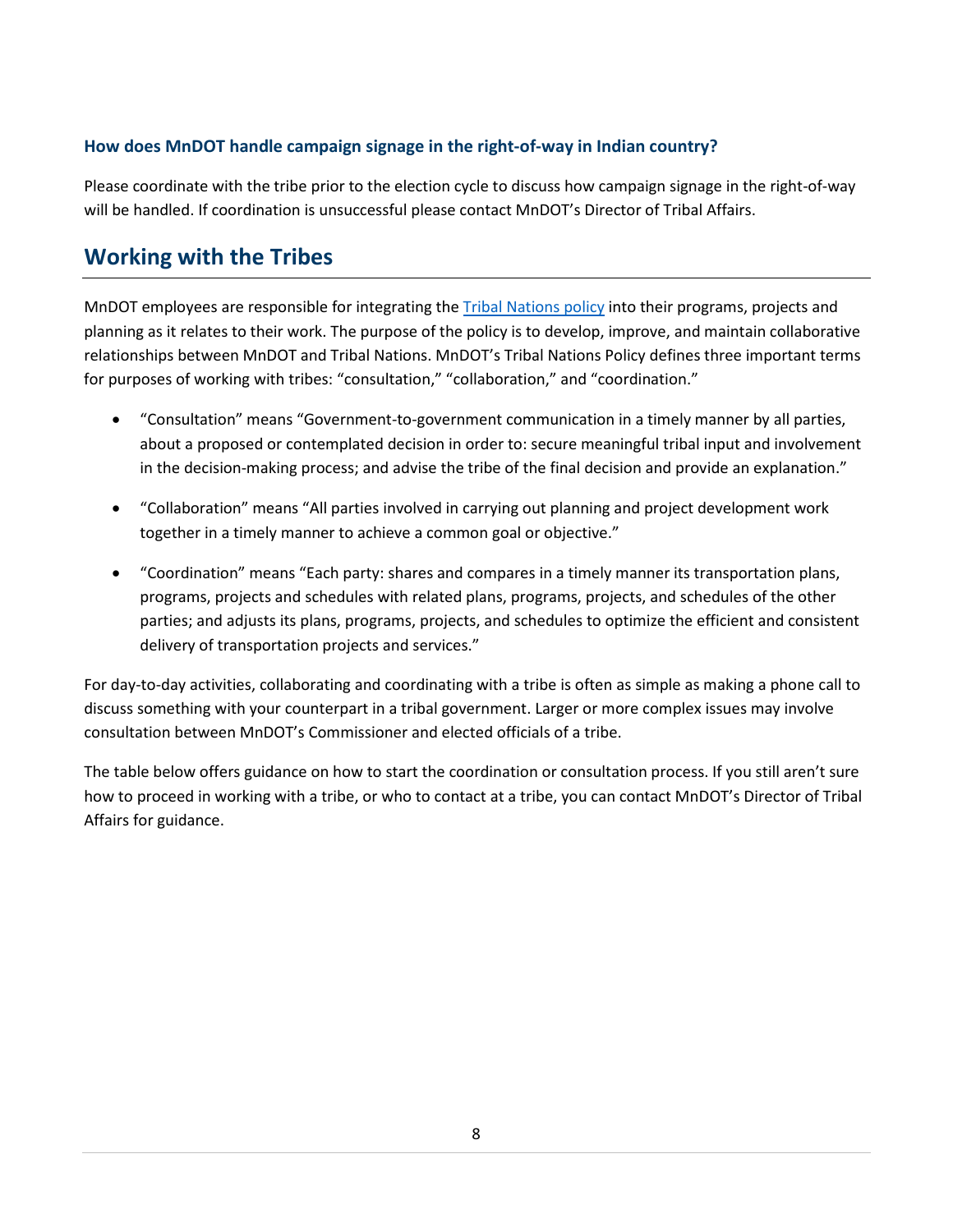|                   | <b>COORDINATION ON OR NEAR TRIBAL LANDS</b>                                                                                                                                                                                                                                                                                                                     | <b>CONSULTATION</b>                                                                               |
|-------------------|-----------------------------------------------------------------------------------------------------------------------------------------------------------------------------------------------------------------------------------------------------------------------------------------------------------------------------------------------------------------|---------------------------------------------------------------------------------------------------|
| <b>WORK TOPIC</b> | Routine matters which may involve work such as mowing,<br>haying, right-of-way, permits, signs, cultural resources, pesticide<br>use, and billboards.                                                                                                                                                                                                           | Urgent matters, e.g. governor or<br>legislative inquiry                                           |
| <b>ACTION</b>     | Contact tribal staff who work in the relevant area.<br>If you're not sure who that is, then contact the tribe's ACTT<br>(Advocacy Council for Tribal Transportation) representative.<br>If concerns arise, contact MnDOT's Director of Tribal Affairs.<br>NOTE: When coordinating with tribes please work with the<br>MnDOT subject matter expert as necessary. | <b>Contact District Engineer</b><br>1.<br>2. Contact MnDOT's Director of<br><b>Tribal Affairs</b> |

### <span id="page-8-0"></span>**Contacts and Resources**

### <span id="page-8-1"></span>**MnDOT Contacts**

*Tribal Affairs* [Levi Brown](mailto:levi.brown@state.mn.us) MnDOT Director of Tribal Affairs Office of Tribal Affairs (651) 236-7048 Contact for coordination with a tribe on a current or ongoing project, specific concerns on projects, or for consultation matters.

<span id="page-8-4"></span>*Chief Counsel's Office* [Lindsey Hanson](mailto:lindsey.k.hanson@gmail.com) MnDOT Associate Legal Counsel (651) 366-3144 Contact for legal questions.

### <span id="page-8-2"></span>**Tribal Transportation Contacts**

Working with the tribes requires knowing the appropriate tribal transportation contact for each tribe. Refer to tribal government websites to find contact information. Additionally, you can find information at MnDOT's Tribes and Transportation website [here.](http://www.dot.state.mn.us/mntribes/)

If you need to coordinate with the Ho-Chunk Nation you should contact MnDOT's Director of Tribal Affairs.

# <span id="page-8-3"></span>**Jurisdiction in Indian Country (Section II)**

This section provides background information about what kinds of laws apply on reservations and in Indian country outside of reservations. This section should not be used to make a determination about how a specific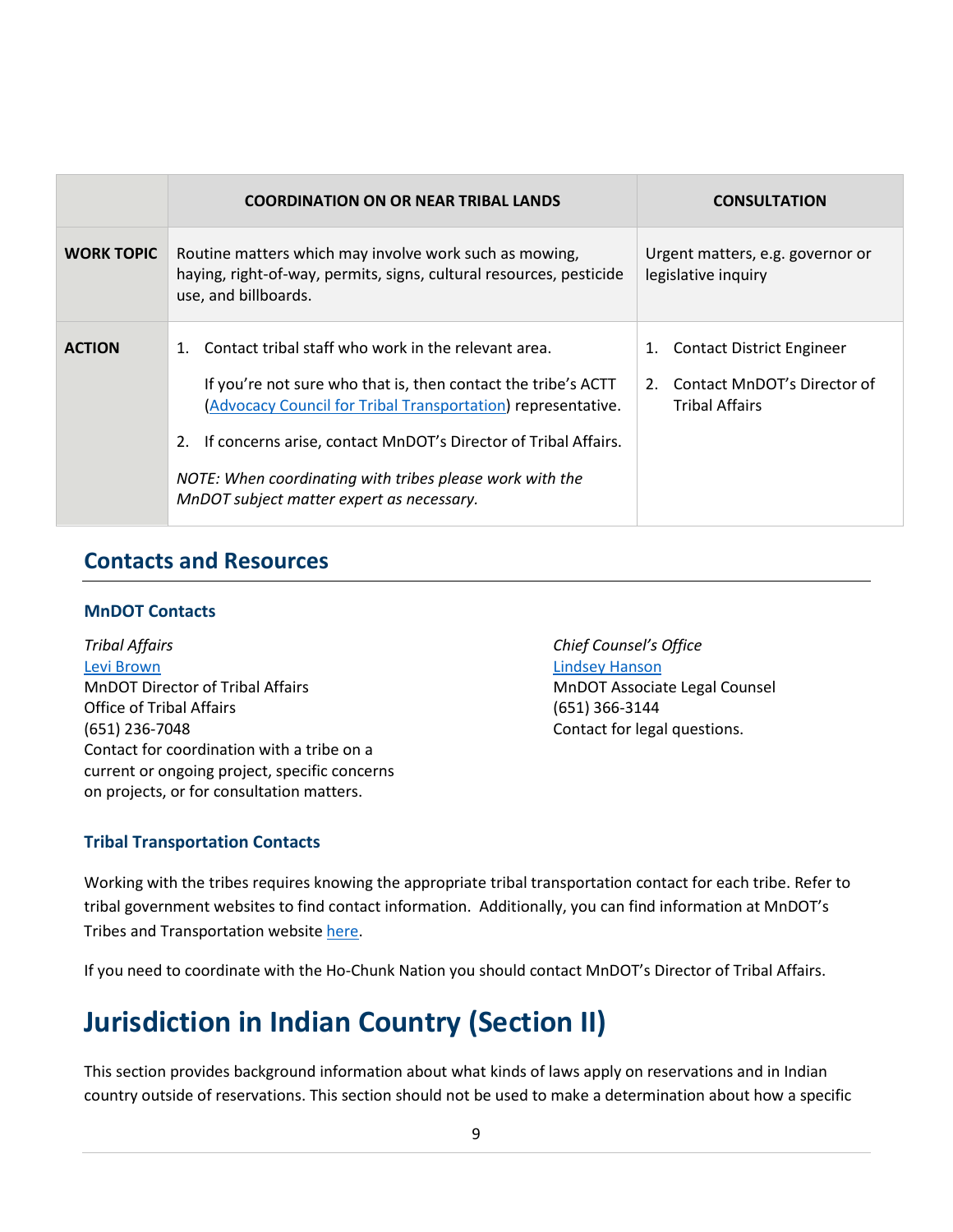law or program that you work with applies or doesn't apply on a reservation or in Indian country generally. If your question is not addressed in the Technical Guidance section of this document, then these types of specific questions need to be brought to the attention of MnDOT's Director of Tribal Affairs and/or Office of Chief Counsel for specific research, analysis, and guidance.

### <span id="page-9-0"></span>**Concepts necessary to understand jurisdiction in Indian country**

To understand jurisdiction in Indian country, there are a few basic concepts that you need to know about first. To that end, this section will explain that tribes are sovereign nations and that "Indian" is a legal status, not just a race. This section will also explore the definitions of the terms "jurisdiction" and "Indian country," as well as how jurisdiction in Indian country impacts MnDOT's work.

This background information is necessary to understand that this guidance does not describe different rules for people based on membership in a particular racial group. Rather, it describes how laws apply differently to Indians and/or tribal members based on the tribe's political status as a sovereign nation and the legal status of being Indian and/or a tribal member.

### <span id="page-9-1"></span>**Tribes are sovereign nations**

Tribes are sovereign nations. Sovereignty is the authority of a political entity to govern itself. A tribe determines its own government structures and laws. Most tribes in Minnesota have two branches of government, a legislative branch that enacts the tribal code (law) – often led by an executive who might be called a chairperson, chief, or executive director – and a judicial branch called tribal court. The Mille Lacs Band of Ojibwe also has an executive branch, so the Mille Lacs Band has three branches of government. It is important to remember that there are 12 tribes in Minnesota and no two are exactly the same; tribes may share common characteristics but each tribe is an independent sovereign government. You can learn more about a particular tribe's government structure by visiting the tribe's website. See the [Indian Tribes](#page-19-1) in Minnesota section of this document for more information and links to these websites.

### <span id="page-9-2"></span>**"Indian" is a legal status, not simply a race**

You might think of "Indian" as a race. It is true that individuals can self-identify as belonging to the race "American Indian" on Census Bureau surveys. However, "Indian" is also a legal status. Statutes and case law (decisions made by courts) define "Indian" in different ways for different purposes. For example, the Indian Child Welfare Act defines "Indian Child" as someone who is (1) unmarried, (2) under 18, and (3) a tribal member, or eligible for tribal membership and the biological child of a tribal member. If a person meets this definition of "Indian Child," then the Indian Child Welfare Act law applies to that person. An individual might meet the definition of "Indian" in some laws, but not others.

Some Indians are eligible for membership in a tribe. This is called being a tribal member, being enrolled, or being an enrollee. All these terms mean the same thing. Each tribe decides what the requirements for membership are. Common requirements for tribal membership include being a descendant of a tribal member or having a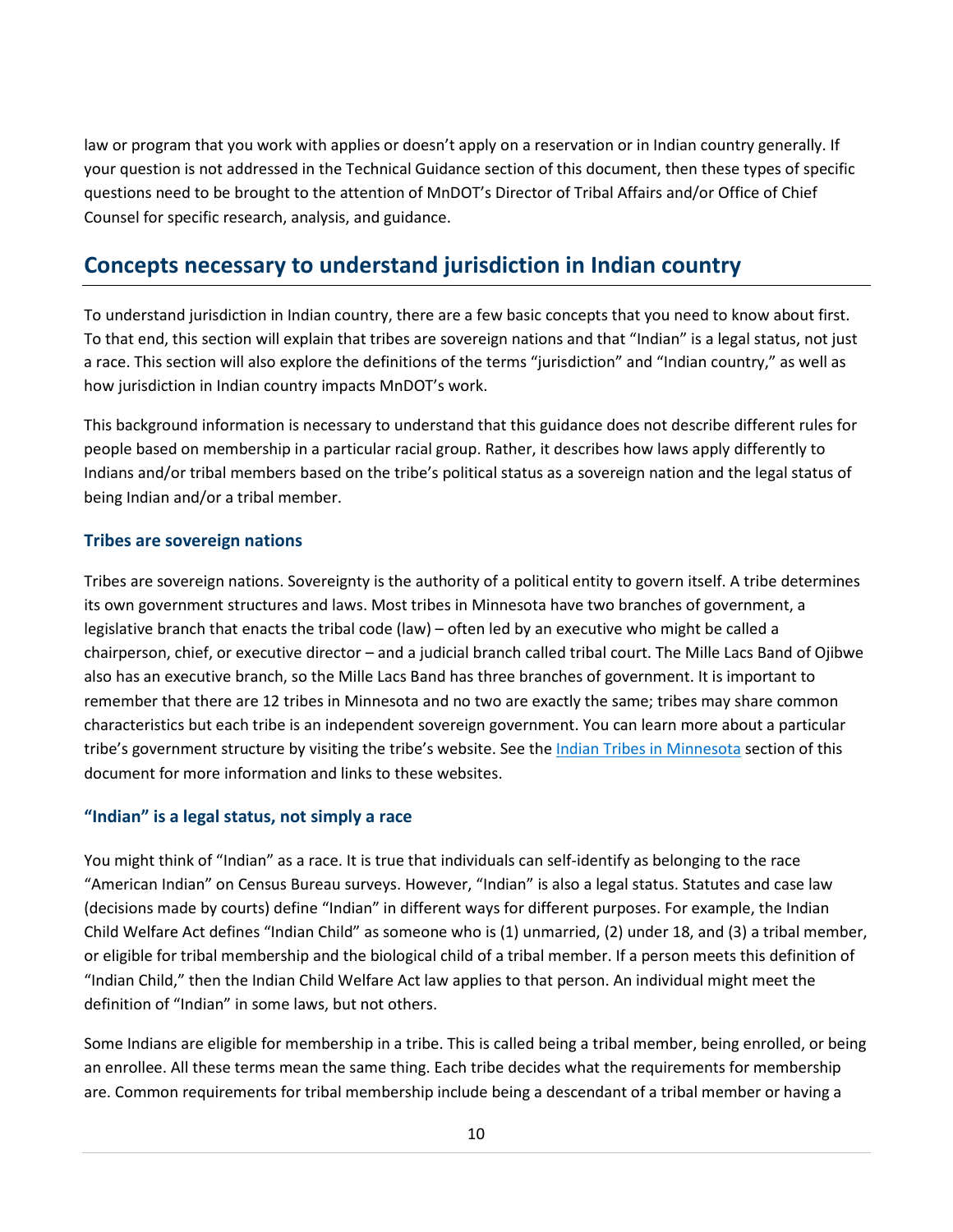certain tribal blood quantum (a certain percentage of ancestors who belong to the tribe). Tribal members have a tribal ID card which looks similar to a state ID card. Not all Indians are a member of a tribe. Simply because an Indian lives on a reservation does not mean that they are a member of a tribe. Tribal members live on reservations and outside of reservations.

Just like meeting the definition of "Indian" in a law changes how that law applies to an individual, being a tribal member is a legal status that changes how state law, federal law, and tribal code apply to an individual.

### <span id="page-10-0"></span>**What is jurisdiction?**

Jurisdiction is the power and authority of a government or court to make or enforce law. The federal government, state government, and tribal governments all have different jurisdiction (i.e., different powers to make and enforce law). When determining what kind of jurisdiction a governments has, where you are located geographically is important. This concept is already familiar to you. For example, you know that when you are in Minnesota the laws of the State of Minnesota – rather than the laws of Wisconsin – apply because of where you are. In a similar manner, when we talk about a tribe or a state's authority to make or enforce law (jurisdiction) it is important to consider whether you are on a reservation, outside a reservation boundary in Indian country, or outside Indian country.

### <span id="page-10-1"></span>**What is Indian country?**

State and federal law do not always apply in Indian country. Indian country includes reservations, but it also extends beyond reservation boundaries.

Here is a simplified version of the most commonly used definition of Indian country: reservations, allotments, and "dependent Indian communities*.*"[1](#page-10-2)

To understand this definition of Indian country, you need to know a little bit about different types of land ownership in Indian country.

- *Trust land:* A trust exists when one party the trustee has legal ownership of something of value (like land) for the benefit of another party (the beneficiary). The trustee has certain responsibilities to the beneficiary, including acting in the beneficiary's interest. The federal government has legal title over trust land and carries out its responsibilities as trustee through the Bureau of Indian Affairs (BIA). Individual Indians or tribes are the beneficiaries in this trust relationship. Trust land can be held in trust for an individual Indian (this is called allotted trust land), or it can be held in trust for a tribe (this is called tribal trust land). Most trust land is inside reservation boundaries, but it can also be found outside of reservations.
- *Restricted fee land:* Restricted fee land is not held in trust by the federal government, but the BIA still has to give permission to encumber (e.g., place a lien or easement on it) or alienate (sell or transfer) the

<span id="page-10-2"></span><sup>&</sup>lt;sup>1</sup> You can find the complete – more nuanced – definition of Indian country at 18 U.S.C. § 1151.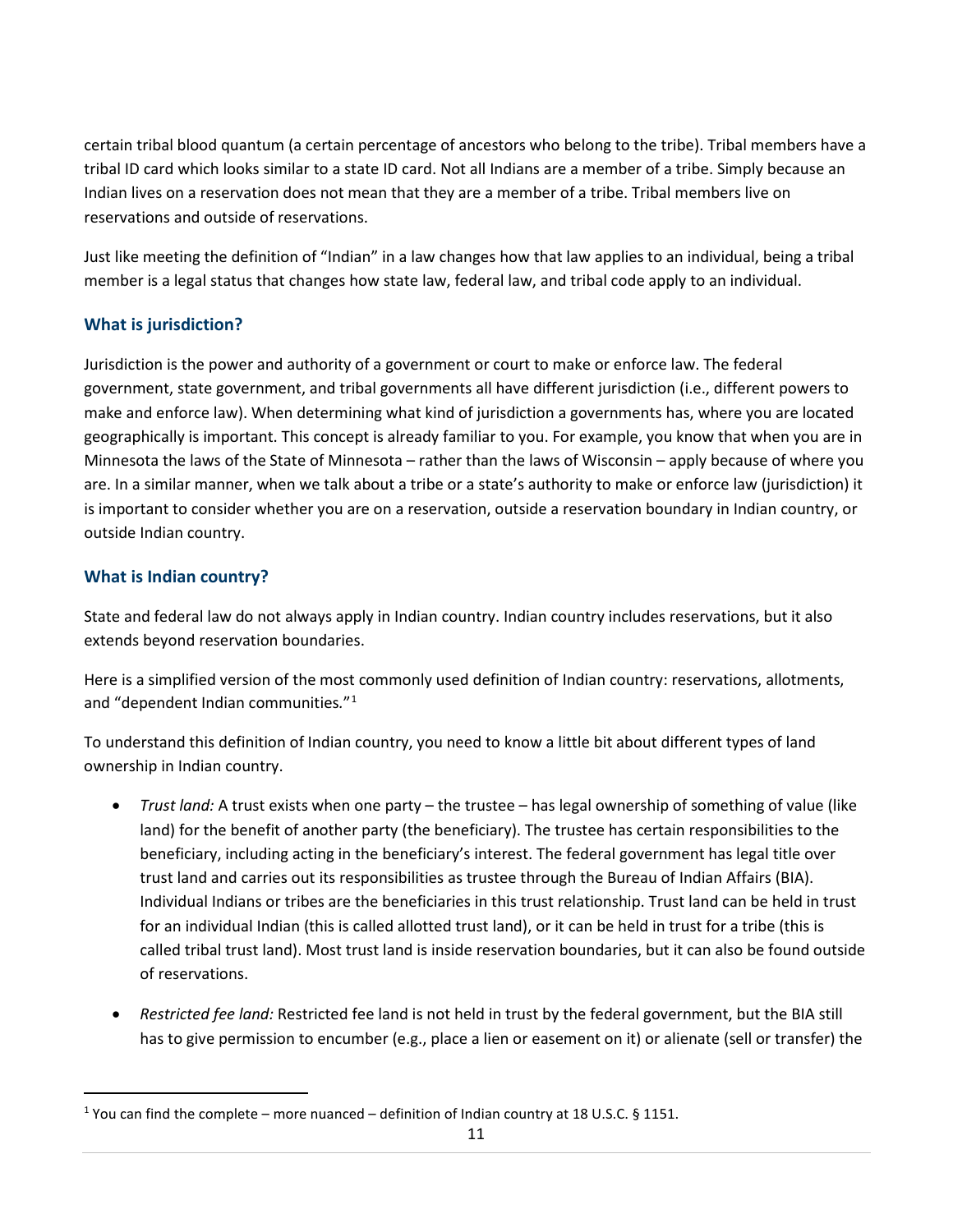land. Restricted fee land owned by an individual Indian is called a restricted allotment. Restricted fee land can also be owned by a tribe. Most restricted fee land is inside reservation boundaries, but it can also be found outside of reservations.

- *Dependent Indian communities:* This is land that is not a reservation or allotment but is federally supervised and set aside for the use of Indians. When a court decides whether land is a dependent Indian community it looks at things like whether the land is trust land, whether government agencies treat the area like Indian country when making and enforcing law, and whether the area is cohesive (e.g., there are common economic pursuits in the area, common interests, or common needs of the people who live there). Most dependent Indian communities are found on tribal trust land.
- *Unrestricted fee land:* This is the most common type of land ownership in the United States. This land can be freely sold and transferred and passed down to heirs. No permission is needed from the BIA. Individual Indians and tribes can own unrestricted fee land. Non-Indian can also own unrestricted fee land. Unrestricted fee land outside a reservation is not Indian country. Unrestricted fee land inside a reservation is Indian country.

In summary, when you are working on a reservation and when you are working outside a reservation on any trust land or restricted fee land, you should have questions about whether or not State law applies. MnDOT's Director of Tribal Affairs and Office of Chief Counsel are resources to help you answer these questions.

### <span id="page-11-0"></span>**Reservation Boundaries**

A reservation is land that is managed by a tribe. Reservations can have a "checkerboard" of land ownership that can include all of the types of land discussed above. The term "reservation" comes from tribes "reserving" land for themselves after larger portions of land were ceded (given) to the federal government through treaties; although modern usage of the word is broader. Some reservations were created by treaties, while others were created by federal statutes or federal executive orders.

It is important to know where the boundaries of a reservation are because – as this document discusses in the coming sections – the state and tribe have different powers to make and enforce law inside reservation boundaries and outside reservation boundaries. The federal government, state government, and tribal governments sometimes have different beliefs about where the boundaries of a reservation are. These differing beliefs sometimes complicate MnDOT's work.

MnDOT staff in District 2 should be aware that there are different views about the boundaries of the White Earth Reservation. The tribe's position is that the reservation includes four northeastern townships. The State of Minnesota and federal government take the position that– with the exception of trust land in this area – the four northeastern townships are not part of the reservation. If any issues arises in this area, please contact MnDOT's Director of Tribal Affairs.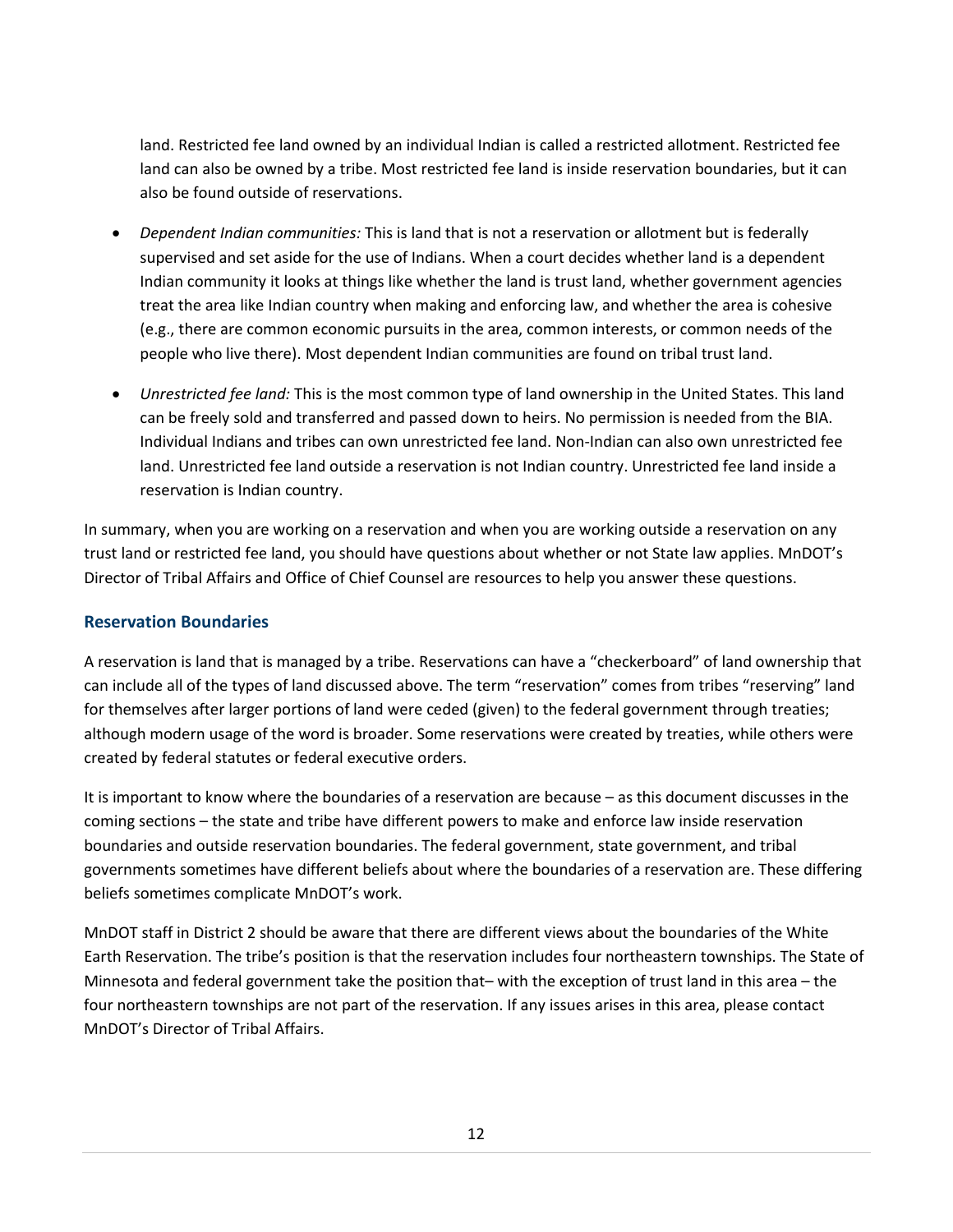

MnDOT staff in District 3 and 1 should be aware that there is a disagreement about boundaries between Mille Lacs County and the tribe. If you have questions about this, or if an issue arises, please contact MnDOT's Director of Tribal Affairs.

### <span id="page-12-0"></span>**Where does MnDOT fit into all this?**

MnDOT is a government agency in the State of Minnesota's executive branch. As a government agency, MnDOT carries out the laws of the State of Minnesota. MnDOT's authority to do its work only extends as far as the State of Minnesota's authority to make and enforce laws. As a MnDOT employee you would not want to act outside MnDOT's legal authority and try to enforce Minnesota laws in Wisconsin. In a similar way you would not want to act outside MnDOT's legal authority to try to enforce a Minnesota law in Indian country if that Minnesota law does not apply in Indian country. Maybe you don't think of your authority to do your everyday job as coming from the law, but the authority of executive branch agencies, like MnDOT, always stems from the law. So chances are that – at least in some ways – the authority you need to do your job also comes from the law. Therefore, when you are doing work in Indian country it is important for you to ask: Which law(s) give MnDOT authority to do this work? Do these law(s) apply in Indian country? These are questions that MnDOT's Office of Chief Counsel can help you answer.

With this background understanding we can now begin to discuss jurisdiction in Indian country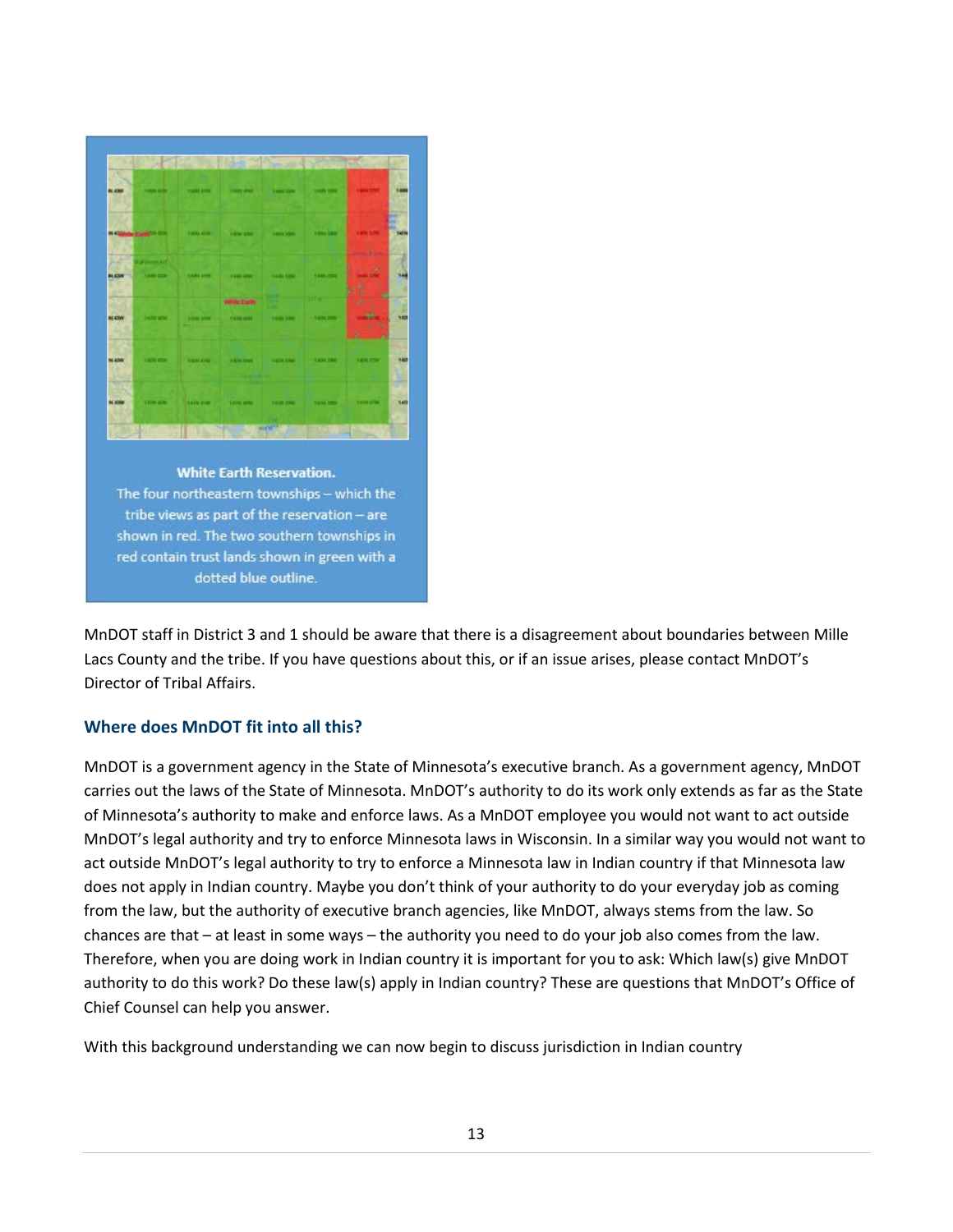### <span id="page-13-0"></span>**State jurisdiction in Indian country**

State laws do not apply in Indian country to the same extent they apply outside Indian country. However, there are some State laws that do apply in Indian country. On most reservations, the State of Minnesota has much broader power to enforce criminal-prohibitory laws than it does to enforce civil-regulatory laws.

- Civil-regulatory laws are laws that regulate conduct; these laws tell you that if you are going to do something you have to do it a certain way.
- Criminal-prohibitory laws tell you that you can't do something at all.

For example, Minnesota has laws that tell you that if you drive you must have a license and you must wear your seat belt. These are civil-regulatory laws. Minnesota also has laws that tell you that you can't assault someone. These laws do not tell you what rules to follow if you are going to assault someone – they tell you that you cannot assault someone – so they are criminal-prohibitory laws.

|  | The table below provides some examples of criminal-prohibitory laws and civil-regulatory laws. |  |
|--|------------------------------------------------------------------------------------------------|--|
|  |                                                                                                |  |

| Criminal-Prohibitory                                                                                | Civil-Regulatory                                                                |
|-----------------------------------------------------------------------------------------------------|---------------------------------------------------------------------------------|
| Marijuana possession (more than a small amount)                                                     | Driving after suspension (suspended for failure to pay<br>child support)        |
| Obstruction of legal process                                                                        | No proof of insurance/no insurance                                              |
| Driving after cancellation as inimical to public safety<br>(cancelled due to multiple DWI offenses) | Driving after revocation (revoked for failure to provide<br>proof of insurance) |
| Driving after revocation (revoked because of DWI)                                                   | Expired registration                                                            |
| Fifth-degree assault                                                                                | No driver's license/expired driver's license                                    |
| Disorderly conduct                                                                                  | Speeding (petty misdemeanor)                                                    |
| Underage drinking                                                                                   | Failure to wear seatbelt                                                        |
| Predatory offender registration                                                                     | No child restraint seat                                                         |
|                                                                                                     | Failure to yield to an emergency vehicle                                        |

*Table reproduced from MN House Research Department[, Indians, Indian Tribes, and State Government](http://www.house.leg.state.mn.us/hrd/pubs/indiangb.pdf) (January 2017).*

Most laws that impact MnDOT's work are civil-regulatory laws. State civil-regulatory laws only apply within reservation boundaries in two circumstances:

- 1. Where the U.S. Congress has specifically given the state(s) authority to make and enforce that law, or that type of law, within reservation boundaries; OR
- 2. Where the state law in question is **not federally preempted** and where the state law in question **does not unlawfully infringe** on the right of Indians living on reservations to make their own laws and be ruled by them.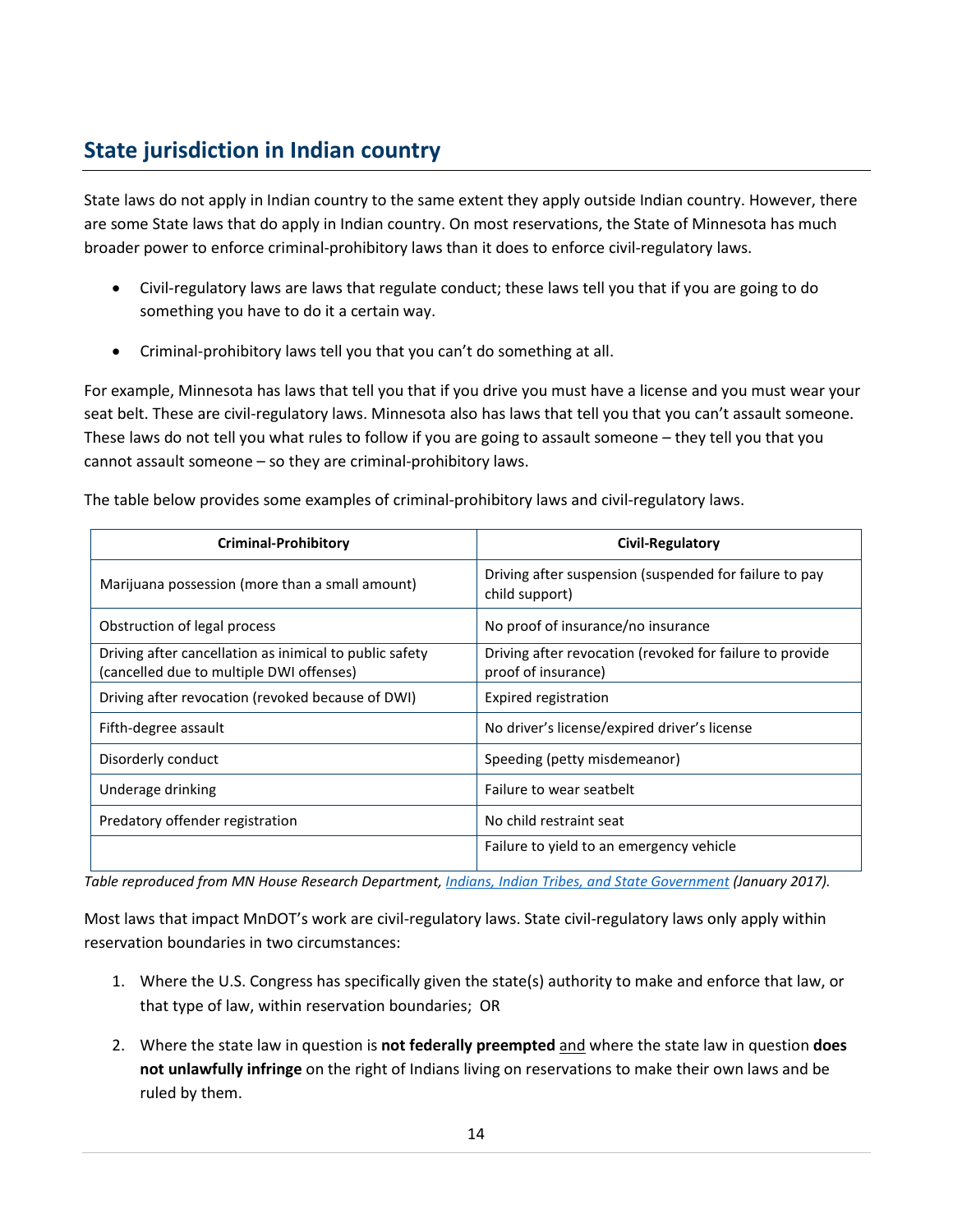- A state civil-regulatory law can be **federally preempted** in three ways:
	- (1) When a federal law expressly says the state law is preempted;
	- (2) When the federal government so heavily regulates a particular topic that there is no room for the state law; or
	- (3) Where the state law conflicts with federal policies or congress's purpose in making a specific law. When a court decides whether this type of preemption exists the court compares the federal government and tribal interests to the state's interest and decides which set of interests is stronger. Both tribes and the federal government have a shared interest in promoting tribal sovereignty, self-sufficiency, and economic development that the court will consider. If the federal government and tribal interests are stronger than the state's interests, then the law is federally preempted.
- $\triangleright$  Even if a state law is not federally preempted it still cannot be applied on a reservation if it **unlawfully infringes** on the right of Indians living on reservations to make their own laws and be ruled by them. Courts decide what laws do or do not "unlawfully infringe" in this way. If a civil-regulatory law is being enforced against a tribal member on their reservation then there is a good chance that it unlawfully infringes.

In summary, the available set of court cases gives us some general practical guidance about this:

- Minnesota's civil-regulatory laws can almost never be enforced against a tribal member on their reservation, but these laws are often enforceable against non-Indians on reservations.
- There are not many court decisions that tell us how civil-regulatory laws apply to non-member Indians on reservations, but state civil-regulatory laws are more likely to apply to non-member Indians on reservations than tribal members on the reservation in which they are enrolled.

But what about Indian country that goes beyond reservation boundaries? Remember, our definition of Indian country includes not just reservations but also allotments and dependent Indian communities. The law is not as clear about what limits there are on a state's civil-regulatory jurisdiction in Indian country outside reservation boundaries, but there are likely some limits to state civil-regulatory jurisdiction in off-reservation Indian country.

Outside Indian country, state civil-regulatory laws fully apply to Indians with very few exceptions. The few exceptions relate to off-reservation hunting and fishing rights that come from treaties (treaties are federal law).

### <span id="page-14-0"></span>**Federal jurisdiction in Indian country**

The U.S. Congress has the power to apply any law in Indian country. In enacting laws that apply to Indian country Congress must not violate the Constitution and the laws it enacts must be rationally related to its unique trust obligations to tribes, but these are the only limits on Congress's power over Indian affairs.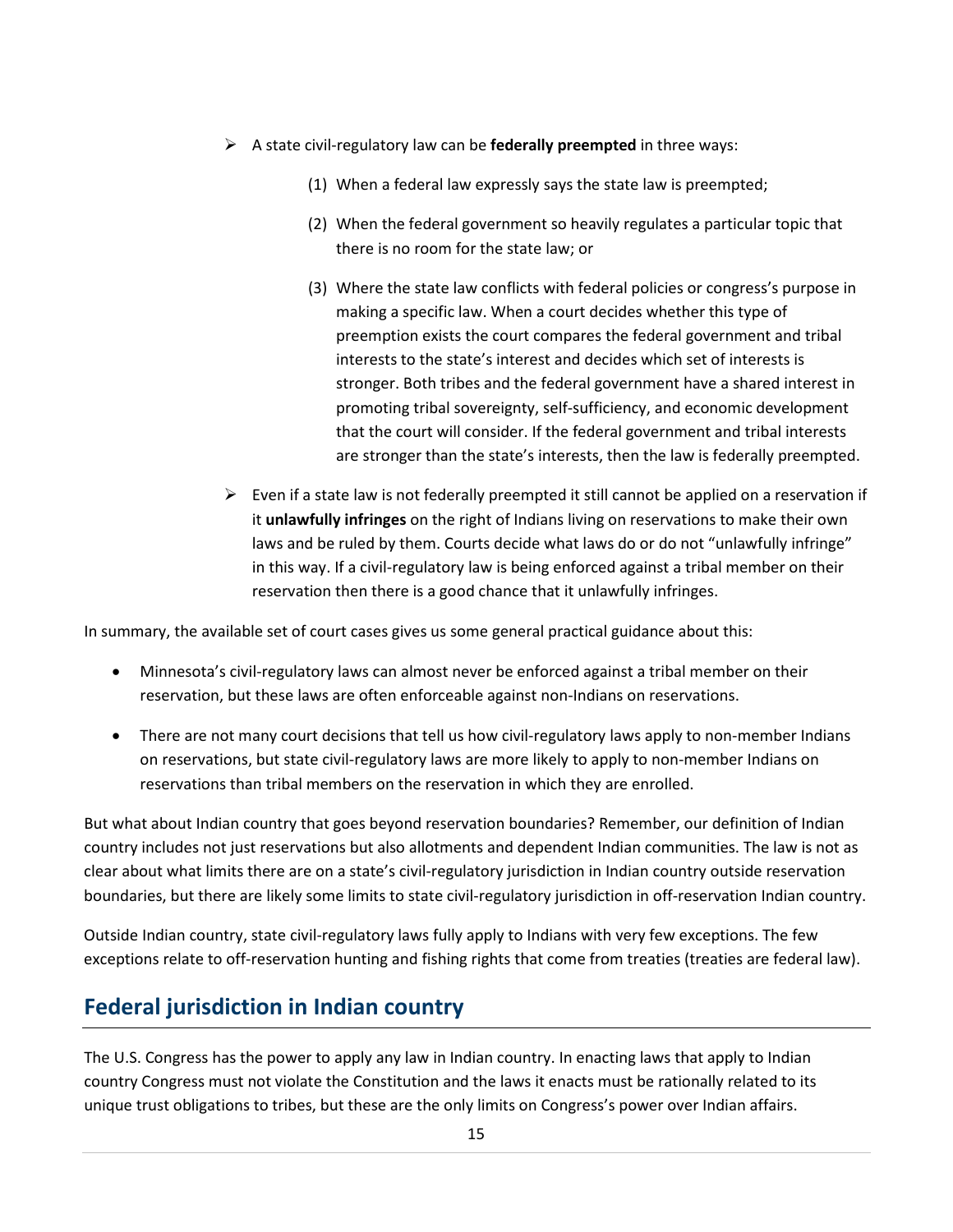Therefore, in determining whether a federal regulatory law applies in Indian country the question is not "Can Congress apply this federal law in Indian Country?" Rather, the question is, "Has Congress chosen to apply this federal law in Indian country?" While most federal laws apply on reservations and in Indian country generally, there are some limited exceptions. This topic is complex. If a question on this topic arises, please contact MnDOT's Office of Chief Counsel.

### <span id="page-15-0"></span>**Tribal jurisdiction in Indian country**

Each tribe has its own set of laws. It is possible for both the tribe and the state and/or federal government to have jurisdiction over the same thing. This is called concurrent jurisdiction. A tribe has jurisdiction over its tribal members on its reservation except in areas where Congress specifically says otherwise.

A tribe has jurisdiction over non-Indians on a reservation when Congress says it does. For example, in the Clean Air Act, Congress gives authority to tribes to regulate air quality on reservations. A tribe also has jurisdiction over non-Indians in both of the following instances:

- (1) If the non-Indian has entered a **consensual relationship with the tribe or tribal members**, then the tribe can regulate some conduct of the non-Indian. A consensual relationship exists when the non-Indian engages in commercial dealings, contracts, leases, or other similar arrangements with a tribe or tribal members. For example, one federal appeals court said that a non-Indian company entered a consensual relationship with a tribe when it entered a contract with the tribe to lease land for mineral production. The consensual relationship must be private; this might mean that a state agency like MnDOT is not legally capable of having this kind of consensual relationship with a tribe. Additionally, the conduct of the non-Indian that the tribe regulates must be connected to the consensual relationship. For example, if a non-Indian rents a house on a reservation from a tribe, the non-Indian may be subject to the tribe's landlord-tenant laws, but not necessarily the tribe's other laws.
- (2) When the non-Indian's **conduct threatens or has some direct effect** on the political integrity, the economic security, or the health or welfare of the tribe, then the tribe has jurisdiction over the non-Indian. Based on the U.S. Supreme Court's decisions so far, this exception is narrow, meaning that it will rarely exist.

If either one of these instances exists, then the tribe has jurisdiction over the non-Indian which means that at least some of the tribe's regulatory laws apply to the non-Indian. For the most part, tribes cannot make and enforce law outside Indian country. One exception to this general rule is that tribes may regulate tribal members exercising treaty-based hunting and fishing rights outside Indian country.

### <span id="page-15-1"></span>**Summary: Jurisdiction in Indian country**

Here are some key points to take away: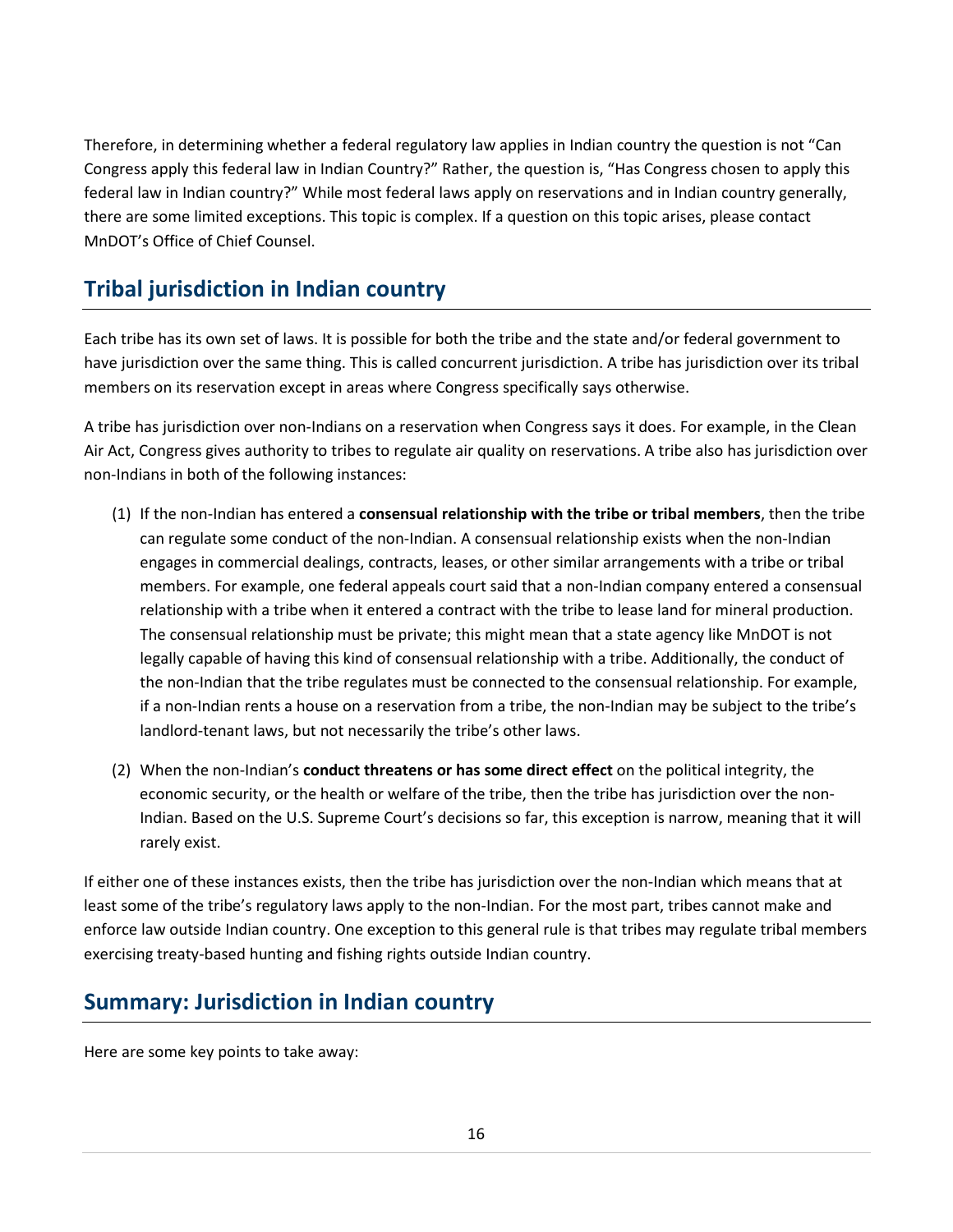- Minnesota's civil-regulatory laws (laws that regulate, but do not prohibit conduct) very rarely apply to a tribal member when the tribal member is on the reservation in which they are enrolled.
- Minnesota's civil-regulatory laws often apply to non-Indians on reservations.
- In some circumstances local governments and tribal governments may have agreed to govern in a certain manner as to their role in jurisdiction in their common geographical areas.
- Federal laws usually apply to Indians and non-Indians on reservations, but there are some exceptions.
- Sometimes both state law and tribal code on the same issue apply at the same time.
- Tribal code sometimes, but rarely, applies to a non-Indian on a reservation. Tribal code applies to tribal members on reservations.
- There are some limits on the application of state civil-regulatory law in Indian country outside reservations (restricted allotments and allotted trust land, and dependent Indian communities which are usually found on trust land).
- Figuring out whether a state or federal law applies on reservations and in Indian country is complicated. This makes coordinating with tribes very important. Coordinating with tribes helps avoid confusion and costly, time-consuming litigation. MnDOT's Director of Tribal Affairs is an important resource for coordinating with tribes.
- Do not use this manual or summary to decide whether or not a particular law applies on a reservation or in Indian country generally. Questions about how a law applies in Indian country should be addressed with MnDOT's Office of Chief Counsel.

# <span id="page-16-0"></span>**History and Identity of Minnesota Indian Tribes (Section III)**

This section covers the history of the federal government's Indian policy, and Indian tribes in Minnesota. This information provides context that will help you understand the first two sections of the guidance document. It might also prompt questions. Ask MnDOT's Director of Tribal Affairs and Office of Chief Counsel about any question you have.

### <span id="page-16-1"></span>**History of the federal government's Indian policy**

The federal government's overall policy towards Indian tribes has shifted numerous times since European settlers first came to what is now the United States. This section provides a broad outline of these policy changes. Knowing a little bit about this history makes it easier to understand land ownership and jurisdiction in Indian country today.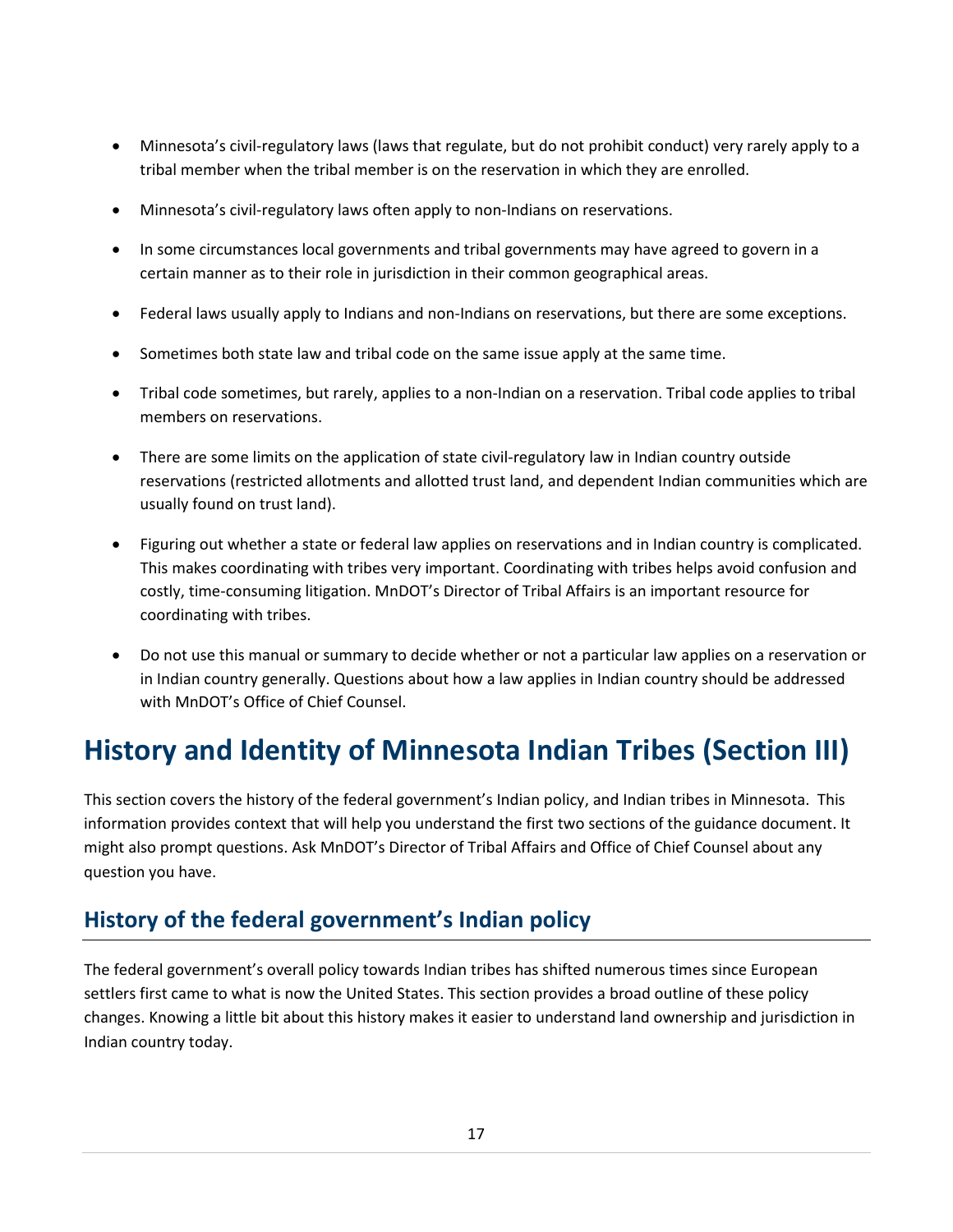### <span id="page-17-0"></span>**Pre-1789**

When European settlers came to what is now the United States, Indian tribes were already present. These tribes were sovereign nations.

#### <span id="page-17-1"></span>**Treaties between sovereign nations (c. 1789-1828)**

When the United States was founded, Indians were not citizens of the United States. Therefore, the United States interacted with tribes as foreign nations and reached agreements with tribes by making treaties. Treaties are still federal law today.

Visit the online exhibi[t Why Treaties Matter](http://treatiesmatter.org/exhibit/) to learn more about treaties in Minnesota.



#### **Dakota/Ojibwe Land Cession Treaties**

(affecting present-day Minnesota) [1805: Dakota](http://treatiesmatter.org/treaties/land/1805-dakota) [1825 & 1830: Multinational](http://treatiesmatter.org/treaties/land/1825-1830-Multinational) [1837: Ojibwe; Dakota](http://treatiesmatter.org/treaties/land/1837-ojibwe-dakota) [1847: Ojibwe](http://treatiesmatter.org/treaties/land/1847-ojibwe) [1851: Dakota](http://treatiesmatter.org/treaties/land/1851-Dakota) [1854: Ojibwe](http://treatiesmatter.org/treaties/land/1854-ojibwe) [1855: Ojibwe](http://treatiesmatter.org/treaties/land/1855-ojibwe) [1858: Dakota](http://treatiesmatter.org/treaties/land/1858-dakota) [1863 & 1864: Ojibwe](http://treatiesmatter.org/treaties/land/1863-1864-ojibwe-miss) [\(Mississippi\)](http://treatiesmatter.org/treaties/land/1863-1864-ojibwe-miss) [1863 & 1864: Ojibwe](http://treatiesmatter.org/treaties/land/1863-1864-ojibwe-rl) [\(Red Lake\)](http://treatiesmatter.org/treaties/land/1863-1864-ojibwe-rl) [1866: Ojibwe](http://treatiesmatter.org/treaties/land/1866-ojibwe) [\(Bois Forte\)](http://treatiesmatter.org/treaties/land/1866-ojibwe) [1867: Ojibwe](http://treatiesmatter.org/treaties/land/1867-ojibwe)

### <span id="page-17-2"></span>**Removal and relocation (c. 1828-1887)**

As the number of settlers increased and settlement expanded westward, the federal government implemented a policy of removing and relocating Indian tribes. A major driver of this policy was The Indian Removal Act (1830). This Act gave the President authority to give unsettled lands west of the Mississippi River to tribes in exchange for land further east that had already been settled by non-Indians. The federal government entered into many treaties with tribes during this time to accomplish its goal of removal and relocation. The areas that were "reserved" for Indians in treaties came to be known as reservations. Some tribes agreed to move west, but others were unwillingly removed. The federal government also broke numerous treaties; as a result, many tribes were moved several times. The Trail of Tears is a well-known example of forced removal.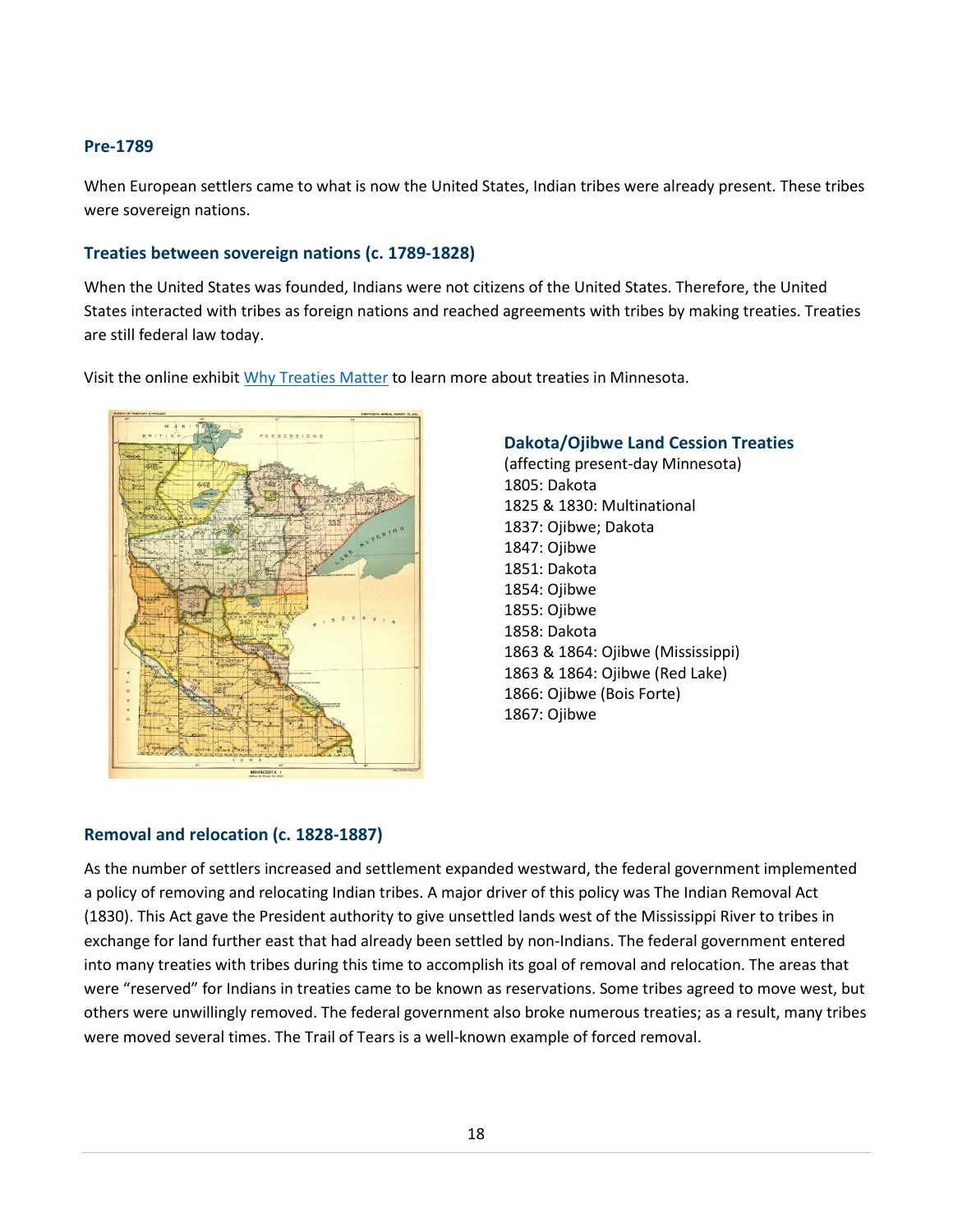### <span id="page-18-0"></span>**Allotment and assimilation (c. 1887-1934)**

The federal government's policy towards Indians began to change in the late 1800s from removal and relocation to allotment and assimilation. Congress passed the General Allotment Act (GAA) – also known as the Dawes Act – in 1887. Prior to the GAA, land on reservations was owned by the tribe rather than individual Indians. The GAA authorized the President to divide tribal land into "allotments" (parcels of land) for individual Indians. Any "leftover" land was then opened up for settlement by non-Indians. The GAA specified that land allotted to individual Indians was held in trust (i.e., the federal government owned the land and managed it for individual Indians) for 25 years, and then the individual Indian was given a deed to the land. The end result was that – in addition to the loss of the "leftover" land – many tribes lost land after the 25 year time period when it was sold to non-Indians or lost to tax forfeiture. The Nelson Act of 1889 is an allotment era policy specific to Minnesota. The federal Nelson Act relocated Anishinabe (Ojibwe/Chippewa) tribes in Minnesota to the White Earth Reservation so that additional Indian lands could be given to settlers. In 1924 by an act of Congress all Indians became citizens of the United States.

### <span id="page-18-1"></span>**Reorganization (c. 1934-1953)**

In 1934, the federal government's Indian policy changed again with the passage of the Indian Reorganization Act (IRA). The IRA stopped the allotment process, returned unsold "leftover" land to tribes, extended the 25 year trust period for allotted land indefinitely, authorized the addition of land to reservations, and created reservations for tribes that had lost all of their land during the era of allotment and assimilation.

### <span id="page-18-2"></span>**Termination (c. 1953-1968)**

In 1953, the federal government began adopting a policy of termination toward Indian tribes. Congress ended its trust relationship with over one-hundred tribes; these tribes were told to stop exercising sovereign powers and to give tribal land to individual members. Many reservations were eliminated completely and the federal government got full power over the land. During this time Congress also passed [Public Law 280](#page-23-0) which gave some states – including Minnesota – criminal jurisdiction on some reservations and jurisdiction over civil court cases involving Indians on some reservations. (Note that Public Law 280 never gave Minnesota any jurisdiction on the Red Lake Reservation. Public Law 280 also does not give the State of Minnesota criminal jurisdiction on the Bois Forte Reservation.) Public Law 280 also gave additional states the option to get this jurisdiction by passing a state law. During the era of termination, the federal government also encouraged Indians to move off of reservations and to urban areas with offers of job training and housing assistance.

### <span id="page-18-3"></span>**Self-determination (c. 1968-Present)**

From the late 1960s to the present the federal government's Indian policy has shifted away from termination and towards tribal self-determination and an affirmation of tribal sovereignty. The policy of tribal selfdetermination has been recognized by numerous Republican and Democratic Presidents. In 1968, the federal government began requiring states to get consent from tribes if the state wanted to get additional jurisdiction over reservations under Public Law 280. The federal government has restored th[e federal recognition](#page-23-1) of most tribes that were terminated during the termination era. Congress has also passed numerous laws recognizing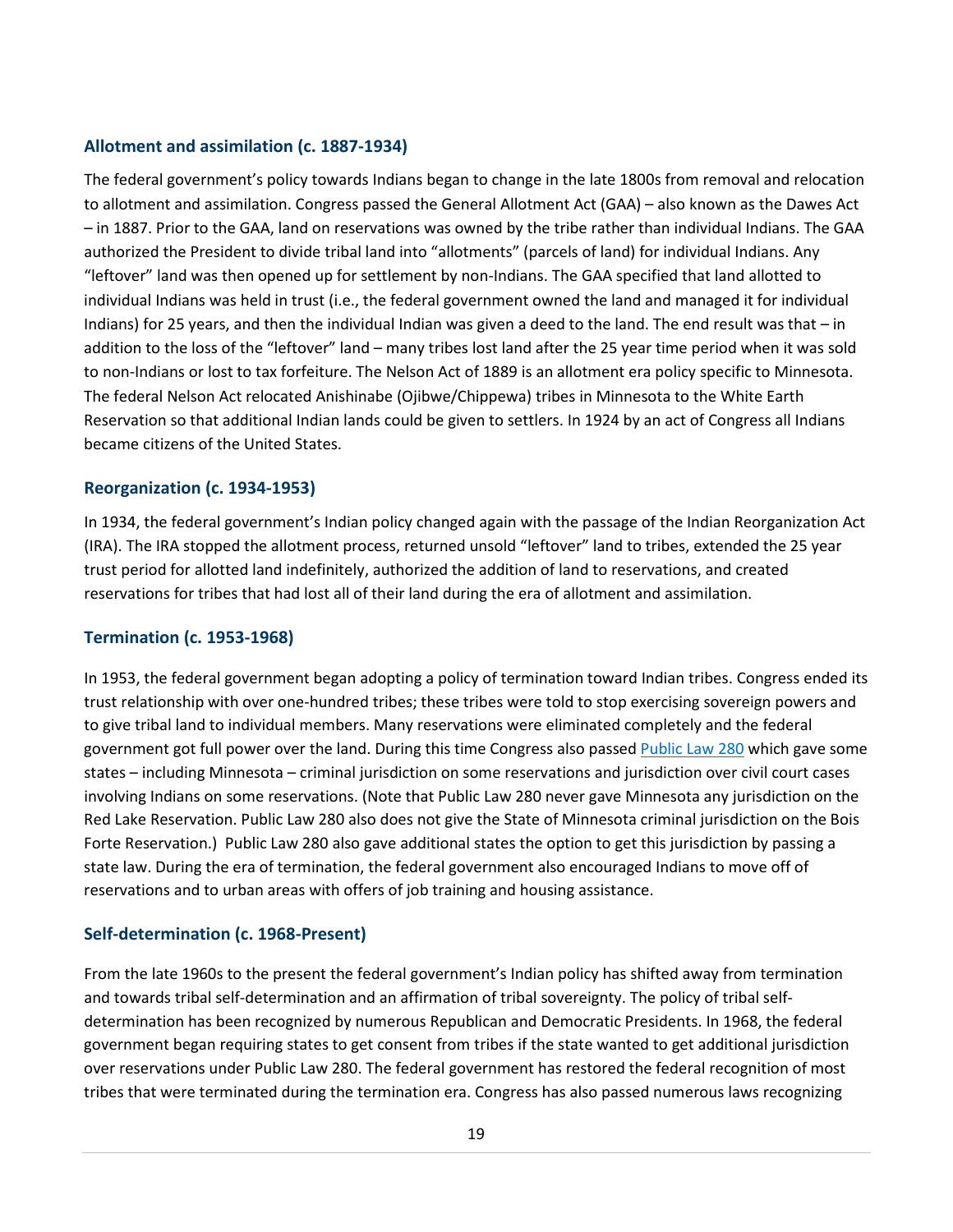tribal self-determination. One well-known example of this is the Indian Child Welfare Act (1978) which – in most cases – requires a state to transfer a foster care placement or adoption case involving an Indian child to the tribe when the tribe or a parent requests the case transfer.

### <span id="page-19-0"></span>**Indian tribes in Minnesota**

<span id="page-19-1"></span>

| <b>MnDOT District</b> | <b>Reservations/Tribal Lands</b>                                                   |
|-----------------------|------------------------------------------------------------------------------------|
| 1                     | Bois Forte, Leech Lake, Fond du Lac, Grand Portage, Mille Lacs                     |
| $\overline{2}$        | Leech Lake, Red Lake, White Earth                                                  |
| 3                     | Leech Lake, Mille Lacs                                                             |
| 4                     | White Earth                                                                        |
| 6                     | Prairie Island, Ho-Chunk                                                           |
| 7                     | None (However, note that the annual Dakota 38 Memorial Ride occurs in District 7.) |
| 8                     | Lower Sioux, Upper Sioux                                                           |
| Metro                 | Shakopee Mdewakanton                                                               |

There are twelve federally recognized tribes with eleven reservations in Minnesota. Chippewa tribes, also called Ojibwe or Anishinabe tribes, are located in the northern part of the State. Minnesota's Dakota Sioux tribes are located in the southern portion of the State. Minnesota is also home to the Minnesota Chippewa Tribe (MCT). The Minnesota Chippewa tribe is a federally recognized tribal government for its member tribes (Bois Forte, Fond du Lac, Grand Portage, Leech Lake, Mille Lacs, and White Earth). In addition, Minnesota contains lands owned by the Ho-Chunk Nation which does not have a reservation. The Ho-Chunk Nation's lands are primarily located in Wisconsin.

The table above illustrates that all of MnDOT's districts contain tribal lands, with the exception of District 7. However, the [Dakota 38 Memorial Ride](http://sunktanka.weebly.com/dakota-38-plus-2-memorial-ride.html) occurs in District 7 during December of each year. The annual ride is a memorial for a mass hanging of 38 Dakota that took place in Mankato on December 26, 1862. The event is organized to raise awareness of the hangings, bring Dakota people together, and encourage reconciliation. This impacts MnDOT because the annual event involves horseback riders crossing Highway 169.

The following sections provide some information on Indian tribes in Minnesota. The information in this section is by no means exhaustive, so links to each tribe's website – where available – are also provided to allow each tribal government to share its story in its own words.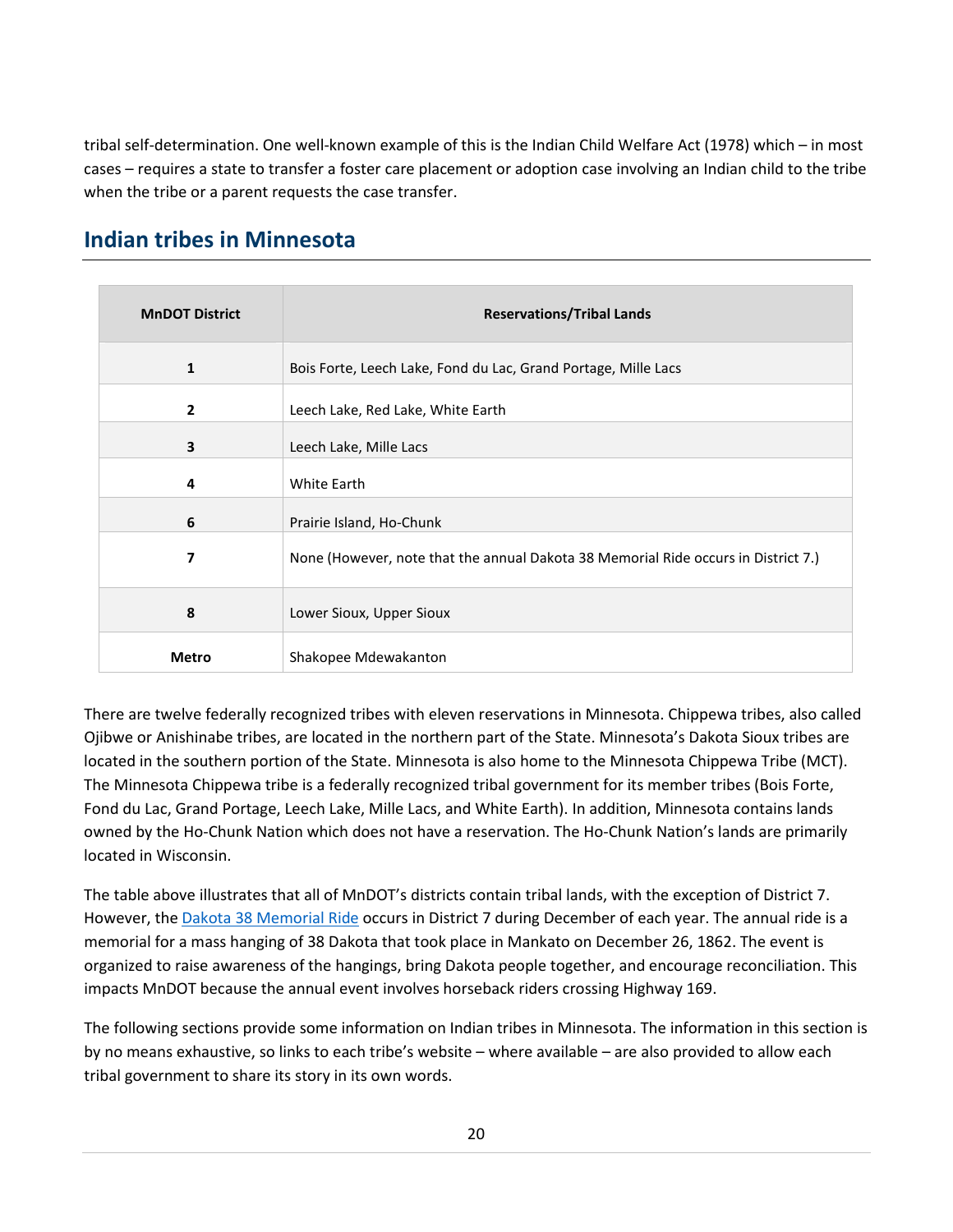

#### <span id="page-20-0"></span>**Bois Forte Band of Chippewa**

The Bois Forte Reservation is located in MnDOT District 1 in Koochiching and St. Louis counties. To learn more, you can visit the [tribe's website.](http://www.boisforte.com/)

#### <span id="page-20-1"></span>**Fond du Lac Band of Lake Superior Chippewa**

The Fond du Lac Reservation is located in MnDOT District 1 in Carlton and St. Louis Counties. To learn more, you can visit the [tribe's website.](http://www.fdlrez.com/)

#### <span id="page-20-2"></span>**Grand Portage Band of Chippewa**

The Grand Portage Reservation is located in MnDOT District 1 in Cook County. To learn more, you can visit the [tribe's website.](http://www.grandportage.com/tribalgovernment.php)

#### <span id="page-20-3"></span>**Ho-Chunk Nation (of Wisconsin)**

The Ho-Chunk Nation has tribal lands located in MnDOT District 6. The Ho-Chunk Nation does not have a reservation. Its tribal lands are primarily located in Wisconsin. If you need to coordinate with the Ho-Chunk nation you should [contact MnDOT's tribal liason.](#page-8-4) To learn more, you can visit the [tribe's website.](http://www.ho-chunknation.com/)

#### <span id="page-20-4"></span>**Leech Lake Band of Ojibwe**

The Leech Lake Reservation is located in MnDOT Districts 1, 2, and 3. To learn more, you can visit th[e tribe's](http://www.llojibwe.com/)  [website.](http://www.llojibwe.com/)

#### <span id="page-20-5"></span>**Lower Sioux Community**

The Lower Sioux Community is located in MnDOT District 8 in Redwood County. To learn more, you can visit the [tribe's website.](http://lowersioux.com/)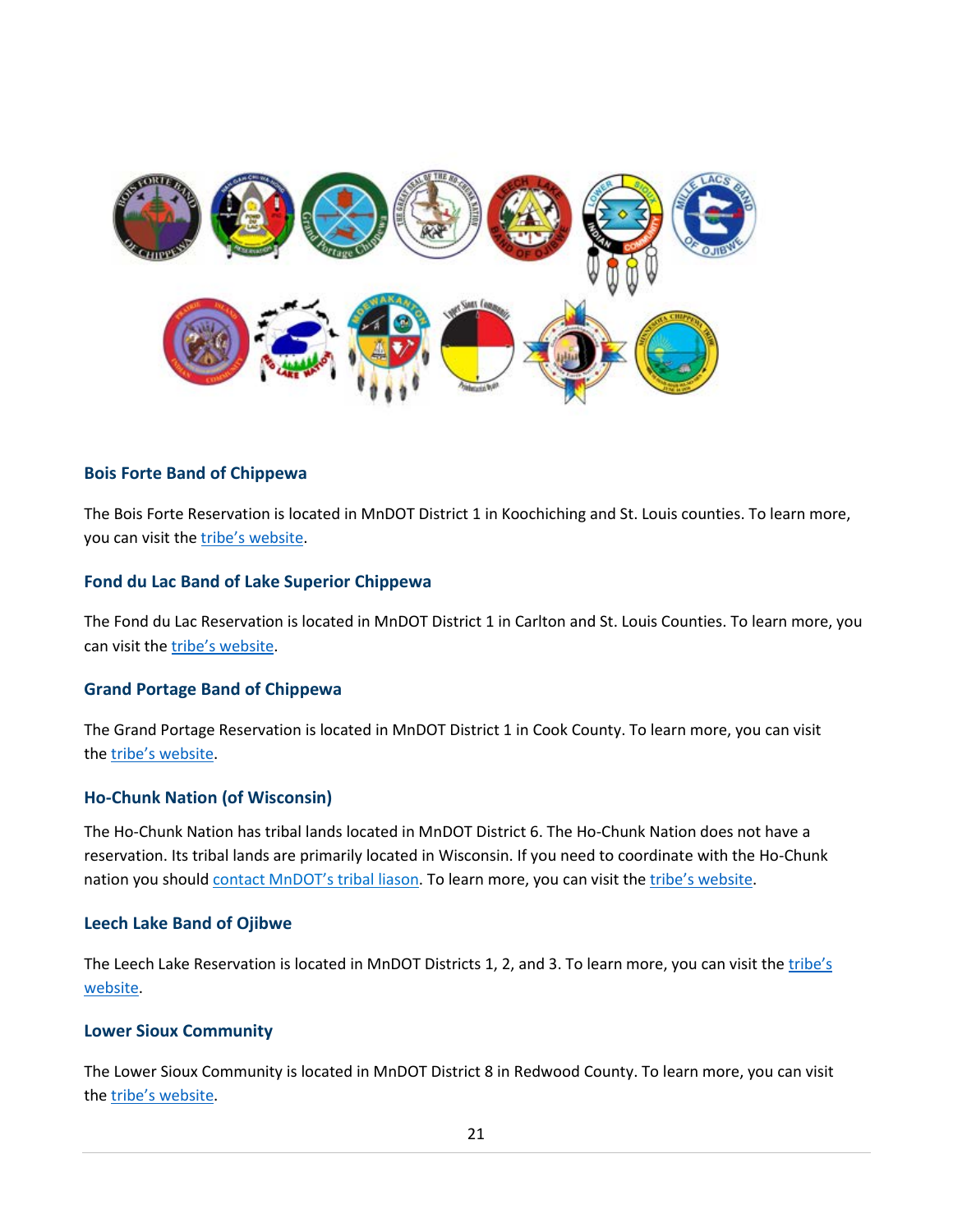### <span id="page-21-0"></span>**Mille Lacs Band of Ojibwe**

The Mille Lacs Reservation is located in Mille Lacs County mostly in MnDOT District 3 with a small portion of the reservation in MnDOT District 1. To learn more, you can visit the [tribe's website.](http://millelacsband.com/)

### <span id="page-21-1"></span>**Prairie Island Indian Community**

The Prairie Island Indian Community is located in MnDOT District 6 in Goodhue County. To learn more, you can visit the [tribe's website.](http://prairieisland.org/)

#### <span id="page-21-2"></span>**Red Lake Nation**

The Red Lake Reservation is located in MnDOT District 2 and is primarily located in Beltrami County with a small portion in Clearwater County. In addition to the Reservation, the tribe owns the majority of the land in the Northwest angle and additional land scattered between the reservation and the Northwest angle (Lake of the Woods County, Roseau County, Koochiching County, Marshall County, and Pennington County). To learn more, you can visit the [tribe's website.](http://www.redlakenation.org/)

### <span id="page-21-3"></span>**Shakopee Mdewakanton Sioux Community**

The Shakopee Mdewakanton Sioux Community (SMSC) is located in MnDOT's Metro District in Scott County. To learn more, you can visit th[e tribe's website.](http://www.shakopeedakota.org/)

### <span id="page-21-4"></span>**Upper Sioux Community**

The Upper Sioux Community is located in MnDOT District 8 in Yellow Medicine County. To learn more, you can visit the [tribe's website.](http://www.uppersiouxcommunity-nsn.gov/)

### <span id="page-21-5"></span>**White Earth Nation**

The White Earth Reservation is located in MnDOT Districts 2 and 4. The Reservation covers all of Mahnomen County and portions of Becker and Clearwater Counties. To learn more, you can visit th[e tribe's website](http://www.whiteearth.com/)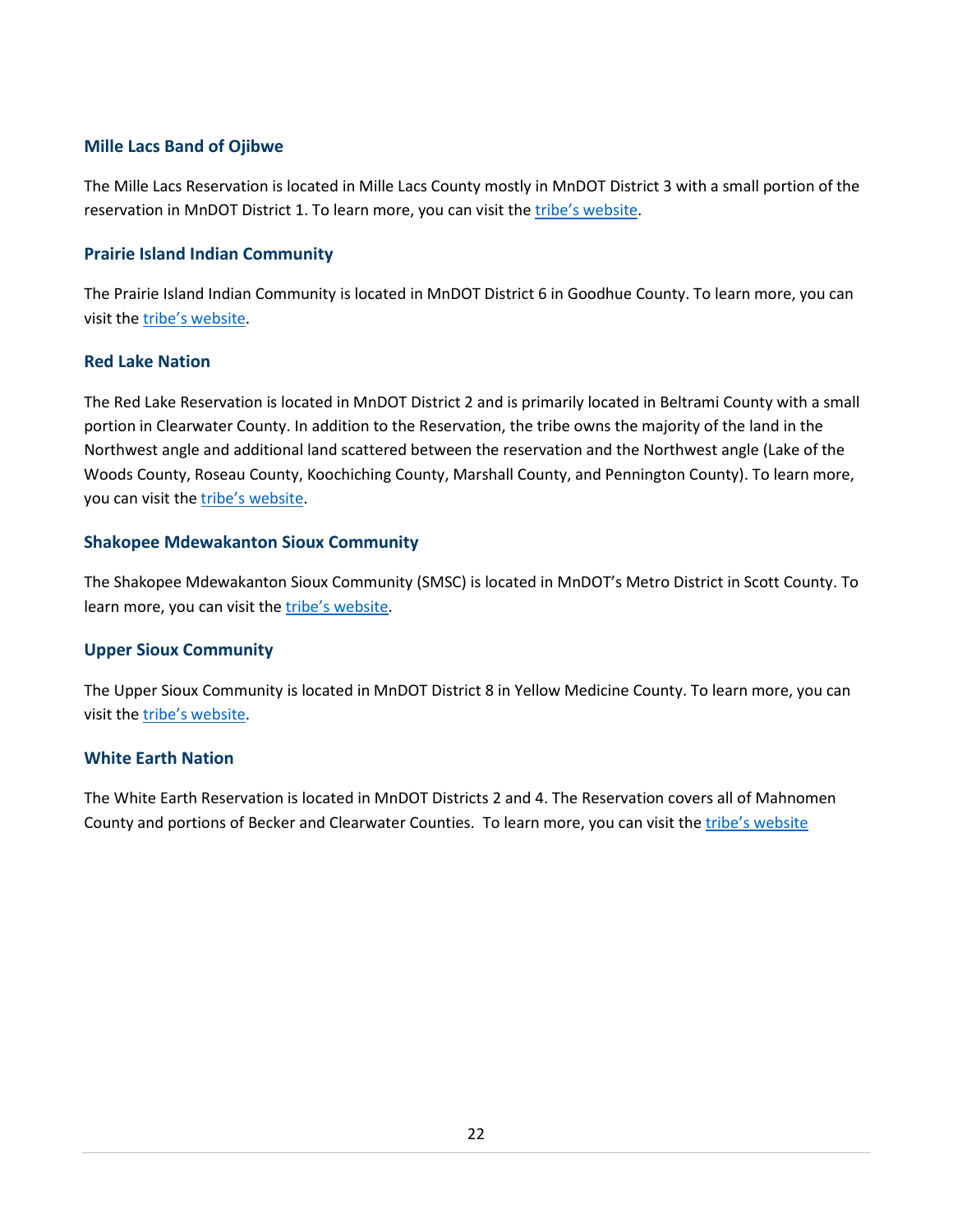# <span id="page-22-0"></span>**Glossary**

*This glossary provides basic definitions for some of the terms in this manual that might be unfamiliar to you. Many of these terms are also defined in slightly different ways in various laws and court cases.* 

**Advocacy Council for Tribal Transportation (ACTT):** This council discusses policies and issues involving roadways on or near reservations. MnDOT is a member of this council along with Minnesota tribes, the Bureau of Indian Affairs, FHWA, MIAC, and a representative from one county and city.

**Allotment:** Land that is restricted fee land or trust land that is owned by an individual Indian.

**Allotted trust land:** The federal government holds title to the land for an individual Indian. The beneficial interest (any profits or advantages that come from ownership of the land) belongs to the individual Indian. See also, definition of "trust."

**Anishinabe:** Anishinabe is the Ojibwe/Chippewa's name for themselves. It means "the people." This word can also be correctly spelled as Anishinaabe. The terms Anishinabe, Ojibwe, and Chippewa are generally used interchangeably to refer to the same people group.

**Bureau of Indian Affairs (BIA):** The Bureau of Indian Affairs is an agency within the U.S. Department of the Interior. It is responsible for the majority of the federal government's Indian programs. The BIA is the agency that carries out the federal government's trust responsibilities for tribal trust land and allotted trust land. The BIA regulates the sale and lease of trust land and restricted fee land.

**Chippewa:** The terms Anishinabe, Ojibwe, and Chippewa are generally used interchangeably to refer to the same people group.

**Civil-regulatory law:** A civil-regulatory law permits, but regulates conduct, while a criminal-prohibitory law prohibits conduct. A criminal-prohibitory law tells you that you can't do something, while a civil-regulatory law tells you that if you do something you must do it a certain way.

**Closed reservation:** The Red Lake Reservation is called a closed reservation because all of the land on the reservation is tribal trust land. The Red Lake Reservation is a rare exception to the typical "checkboard" pattern of land ownership on reservations.

**Community:** The Dakota tribes in Minnesota use the word "community" in the same way that the word tribe, nation, or band is used. Today these words mean the same thing. The word "community" comes from the original Dakota community which was created by an 1851 treaty.

**Collaboration:** "All parties involved in carrying out planning and project development work together in a timely manner to achieve a common goal or objective."

**Consultation:** "Government-to-government communication in a timely manner by all parties, about a proposed or contemplated decision in order to: secure meaningful tribal input and involvement in the decision-making process; and advise the tribe of the final decision and provide an explanation."

**Coordination:** "Each party shares and compares in a timely manner its transportation plans, programs, projects and schedules with the related plans, programs, projects, and schedules of the other parties and adjusts its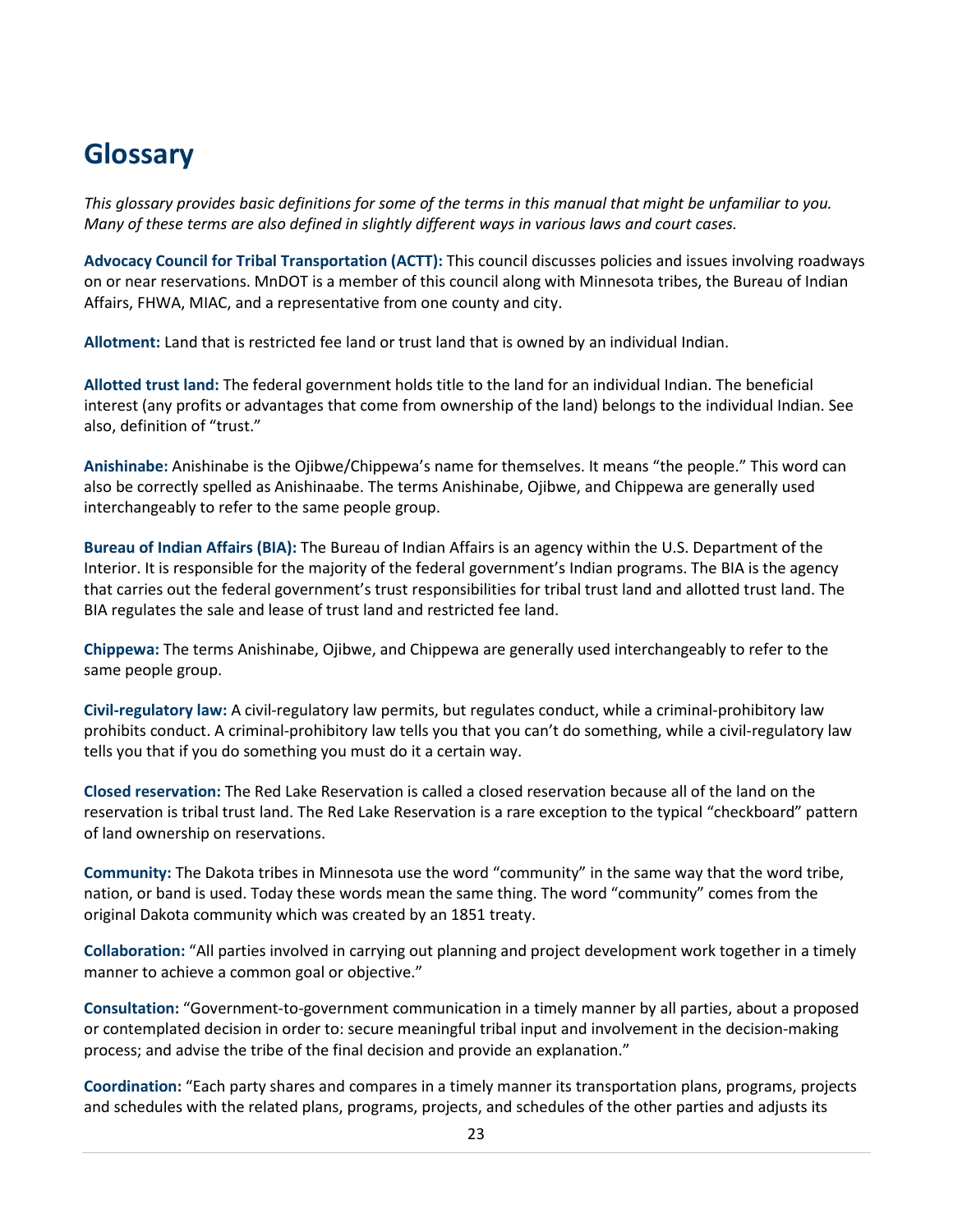plans, programs, projects, and schedules to optimize the efficient and consistent delivery of transportation projects and services."

**Criminal-prohibitory law:** A criminal-prohibitory law prohibits conduct, while a civil-regulatory law permits, but regulates conduct. A criminal-prohibitory law tells you that you can't do something, while a civil-regulatory law tells you that if you do something you must do it a certain way.

**Dakota:** The Dakota are the largest dialect group within the Sioux tribes. Dakota means "ally" in the Dakota language.

**Dependent Indian Communities:** Dependent Indian communities are part of Indian country. A dependent Indian community is land that is not a reservation or allotment but that is federally supervised and set aside for the use of Indians. When deciding whether land is a dependent Indian community courts look at a number of factors including: whether the land is trust land, whether government agencies treat the area like Indian country for jurisdictional purposes, and whether the area is cohesive (e.g., there are common economic pursuits in the area, common interests, or common needs of the people who live there).

**Enrolled:** See definition for tribal member.

**Enrolled member:** See definition for tribal member.

**Fee land:** Fee land is land that is not held in trust by the federal government. There are two broad categories of fee land, restricted and unrestricted.

<span id="page-23-1"></span>**Federal recognition:** When a tribe is federally recognized it means that the federal government recognizes the sovereignty of the tribe and has a government-to-government relationship with the tribe. Most federally recognized tribes have that status because of treaties, laws passed by Congress, executive orders, or court decisions. Today there are laws and federal regulations that explain when a tribe can be federally recognized and how the process for seeking federal recognition works.

**Indian Affairs Council:** The Minnesota Indian Affairs Council (MIAC) is the official liaison between Minnesota's State Government and Minnesota's eleven federally recognized tribes[. MIAC Website.](https://mn.gov/indianaffairs/index.html)

**Indian country:** The most commonly used definition of Indian country comes from federal criminal law, but courts often use the same definition in civil (non-criminal) court cases. Indian country includes more than just reservations. Here is a simplified version of the most commonly used definition of Indian country: reservations; allotments; and "dependent Indian communities" (i.e., land that is federally supervised and set aside for the use of Indians, this is usually found on trust land). You can find the complete – more nuanced – definition of Indian country at 18 U.S.C. § 1151.

**Jurisdiction:** The power and authority of a government or court to make or enforce law.

**Ojibwe:** The terms Anishinabe, Ojibwe, and Chippewa are generally used interchangeably to refer to the same people. Ojibway, Ojibwe, and Ojibwa are different spellings that refer to the same people group.

<span id="page-23-0"></span>**Public Law 280:** Public Law 280 is a federal law that gives some states, including Minnesota, criminal jurisdiction and jurisdiction over civil court cases in Indian country. Public Law 280 did not take away jurisdiction from tribes, so the State of Minnesota and tribes both have criminal jurisdiction and jurisdiction over civil court cases on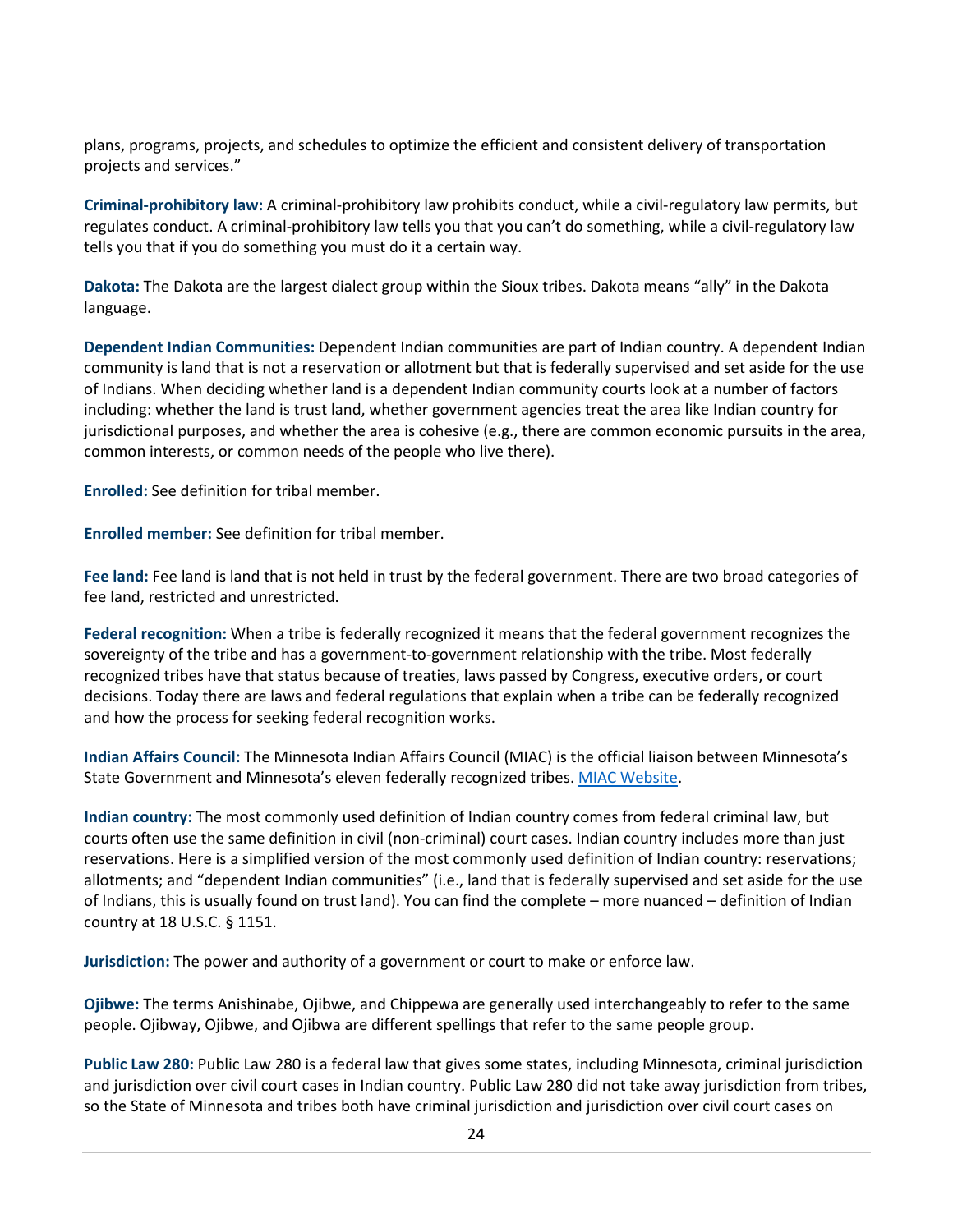most of Minnesota's reservations. This is called concurrent jurisdiction. Public Law 280 does not give Minnesota any jurisdiction on the Red Lake Reservation and no longer gives Minnesota criminal jurisdiction on the Bois Forte Reservation. Public Law 280 only gives Minnesota – and other states – criminal jurisdiction and jurisdiction over civil court cases in Indian country. Most of the laws you apply and use as a MnDOT employee are civilregulatory laws and Public Law 280 doesn't have anything to do with civil-regulatory laws. Public Law 280 does not give the State of Minnesota civil-regulatory jurisdiction on reservations or Indian country.

**Reservation:** A reservation is land that is managed by tribes. The term "reservation" comes from tribes "reserving" land for themselves after larger portions of land were ceded (given) to the federal government through treaties. There are [eleven federal reservations](http://mn.gov/indianaffairs/tribes.html) in Minnesota.

**Restricted allotment:** Restricted fee land owned by an individual Indian, meaning that the individual Indian has legal title to the land, but there are legal restrictions against encumbrance (e.g., liens, easements) and alienation (selling or transferring land). The Bureau of Indian Affairs (BIA) has to give its approval for this type of land to be encumbered or alienated.

**Restricted fee land:** Restricted fee land is owned by an individual Indian or a tribe, it can be found on reservations and outside reservations. Restricted fee land owned by an individual Indian is called a restricted allotment; in this type of land ownership an individual Indian has title to the land, but there are legal restrictions against encumbrance (e.g., liens, easements) and alienation (selling or transferring land). The Bureau of Indian Affairs (BIA) has to give approval for this type of land to be encumbered or alienated. Restricted fee land can also be owned by a tribe; in this type of land ownership the tribe holds title, but there are legal restrictions against encumbrance (e.g., liens, easements) or alienation (selling or transferring land). The BIA has to give approval for this type of land to be encumbered or alienated.

**Sioux:** The Sioux are a group of tribes in North America. Within the Sioux tribes are three main groups, the Dakota, Lakota, and Nakota.

**Sovereign:** The authority of a political entity (such as a tribe, state, or nation) to govern itself.

**TERO:** The acronym TERO stands for Tribal Employment Rights Ordinance or Tribal Employment Rights Office. A Tribal Employment Rights Ordinance is a law that is passed by a tribal government to ensure that employers operating on a reservation have a hiring preference for Indians qualified for employment. The Tribal Employment Rights Ordinance can also impose a tax (sometimes called a "fee") on entities doing business on a reservation to finance the cost of running a Tribal Employment Rights Office. A Tribal Employment Rights Office is a division of a tribal government that monitors and enforces the tribe's Tribal Employment Rights Ordinance.

**Tribal member:** Some Indians are eligible for membership in a tribe. This is called being a tribal member, being enrolled, or being an enrollee. Each tribe decides what the requirements for membership are. Common requirements for membership include being a descendant of a tribal member or having a certain tribal blood quantum (a certain percentage of ancestors who belong to the tribe). Tribal members have a tribal ID card. These cards look similar to state ID cards. Not all Indians are members of a tribe. Some tribal members live on